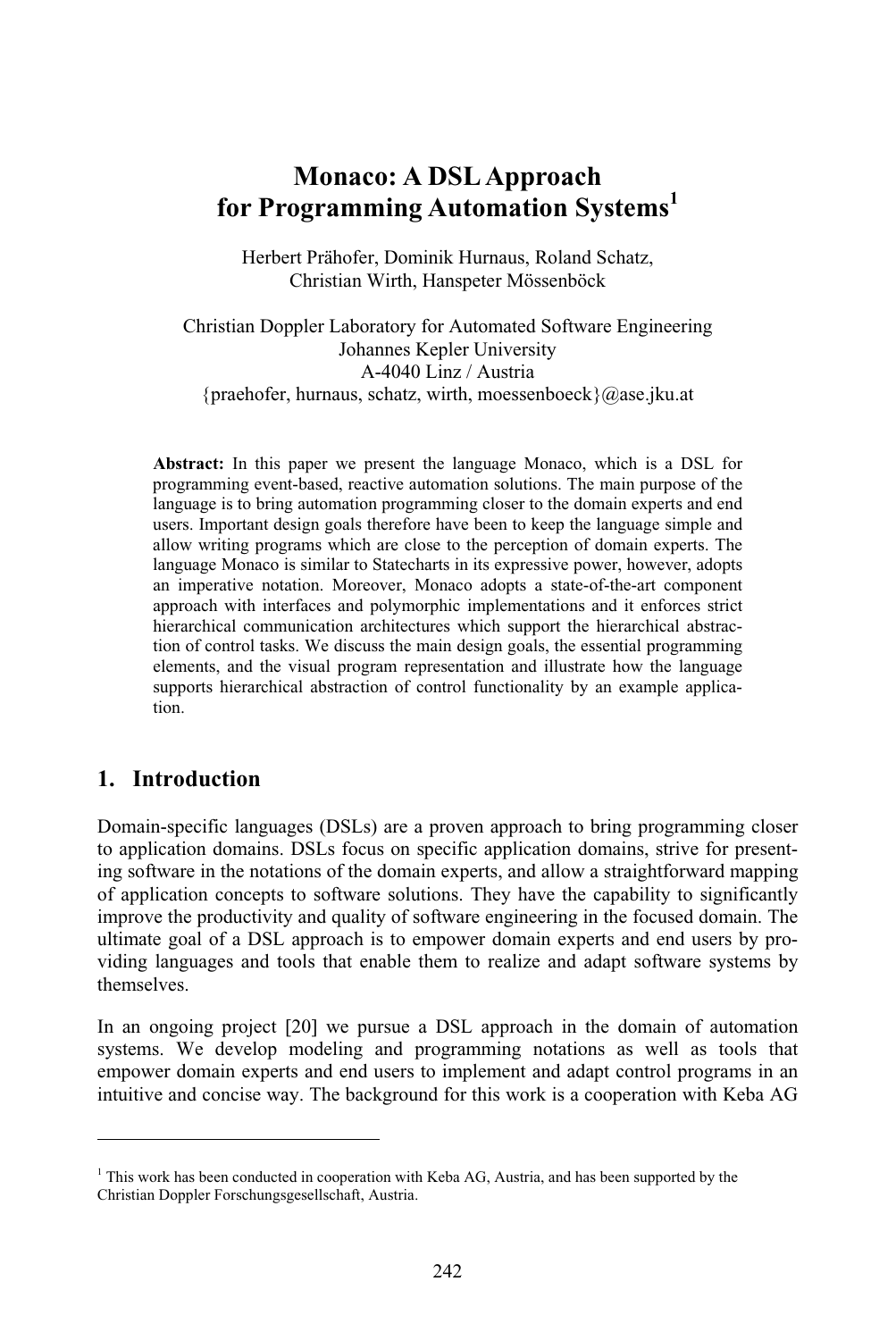which is a medium-sized company developing and producing ba.com), which is a medium-sized company developing and producing<br>and software platforms and solutions for industrial automation. Development (www.keba.com), which is a medium-sized company developing and producing<br>hardware and software platforms and solutions for industrial automation. Development<br>of automation solutions is a multi-stage process involving diffe (www.k stages of the automation same and solutions for industrial automation. Development<br>automation solutions is a multi-stage process involving different stakeholders at<br>stages of the automation process with different programmi hardware a and software platforms and solutions for industrial automation. Development<br>ion solutions is a multi-stage process involving different stakeholders at<br>ages of the automation process with different programming knowledge and of autor mation solutions is a multi-stage process involving different stakeholders at stages of the automation process with different programming knowledge and is as follows: Keba develops and produces a PC-based hardware and soft differen different stages of the automation process with different programming knowledge and<br>capabilities as follows: Keba develops and produces a PC-based hardware and software<br>platform with associated tool support, in particular capabilities as follows: Keba develops and produces a PC-based hardware and software bultities as follows: Keba develops and produces a PC-based hardware and software<br>prm with associated tool support, in particular a programming environment based on<br>EC 61131-3 standard. The hardware and software platform e platform with associated tool support, in particular a programming environment based on m with associated tool support, in particular a programming environment based on<br>C 61131-3 standard. The hardware and software platform enables the customers of<br>to realize automation solutions for their products. The custo C 61131-3 standard. The hardware and software platform enables the customers of<br>to realize automation solutions for their products. The customers of Keba are<br>y OEMs of manufacturing solutions, like injection molding machin Keba t o realize automation solutions for their products. The customers of Keba are OEMs of manufacturing solutions, like injection molding machines, painting for the automotive industry, material handling equipment, etc. Employe mainly OEI Ms of manufacturing solutions, like injection molding machines, painting<br>the automotive industry, material handling equipment, etc. Employees of<br>wever, are often domain experts with limited software engineering<br>Moreover, a robots for th e automotive industry, material handling equipment, etc. Employees of<br>ever, are often domain experts with limited software engineering<br>Moreover, an important part of the automation solutions are end user<br>environments. In t OEMs, however, are often domain experts with limited software engineering however, are often domain experts with limited software engineering<br>ies. Moreover, an important part of the automation solutions are end user<br>ming environments. In the domain, it is required that end users, which are the<br>o capabilities. Moreover, an important part of the automation solutions are end user Moreover, an important part of the automation solutions are end user<br>g environments. In the domain, it is required that end users, which are the<br>prators, are enabled to make adaptations to the control programs. This<br>partic programmın<sub>l</sub> represents a particular challenge as the end users normally have no software machine operators, are enabled to make adaptations to the control programs. This e operators, are<br>ents a particular<br>pment knowledge<br>software system.  $dev$ elopment knowledge and, on the other side, have to make changes in a highly safety<br>ical software system.<br>have found that current modeling notations and languages in the automation domain. critical software system.

ial software system.<br>nave found that current modeling notations and languages in the automation domain,<br>notably the programming languages of the IEC 61131-3 standard [15] and others We have found that current modeling notations and languages in the automation domain, most notably the programming languages of the IEC 61131-3 standard [15] and others [5], do not satisfy the requirements of a programming We have found that cur rent modeling notations and languages in the automation domain,<br>amming languages of the IEC 61131-3 standard [15] and others<br>requirements of a programming language which can be used by<br>users. Moreover, these languages lack most notably t he programming languages of the IEC 61131-3 standard [15] and others<br>isfy the requirements of a programming language which can be used by<br>s or end users. Moreover, these languages lack many characteristics of<br>programming l  $[5]$ , do not satisfy the requi rements of a programming language which can be used by<br>s. Moreover, these languages lack many characteristics of<br>g languages from a software engineering perspective. Other<br>widely adopted Statechart [13] formalism or the IE domain experts or end users. Moreover, these languages lack many characteristics of experts or end users. Moreover, these languages lack many characteristics of<br>the-art programming languages from a software engineering perspective. Other<br>ms, in particular the widely adopted Statechart [13] formalism or th state-of-the-art programming languages from a software engineering perspective. Other ng languages from a software engineering perspective. Other<br>le widely adopted Statechart [13] formalism or the IEC 61499<br>pressive power required and can be regarded as being up-to-<br>practices. However, those modeling approa torma Itisms, in particular the widely adopted Statechart [13] formalism or the IEC 61499 and [16], have the expressive power required and can be regarded as being up-to-software engineering practices. However, those modeling ap standard [16], have the expressive power required and can be regarded as being up-todard [16], have the expressive power required and can be regarded as being up-to-<br>e software engineering practices. However, those modeling approaches primarily<br>get at software engineering experts. Moreover, in our investi date softy and end users clearly articulated a preference of flowchart-like notations over state-based<br>notations.<br>Hence, we have defined a new DSL for event-based, reactive control programming – notations.

*Monaco* (*MOdeling Notation for Automation COntrol*). The language Monaco is<br> *Monaco* (*MOdeling Notation for Automation COntrol*). The language Monaco is we have defined a new DSL for event-based, reactive control programming – Monaco (MOdeling Notation for Automation COntrol). The language Monaco is to Statecharts in its expressive power, however, adopts an imperative nota ence, we have defined a new DSL for event-based, reactive control programming –<br>alled *Monaco (MOdeling Notation for Automation COntrol*). The language Monaco is<br>milar to Statecharts in its expressive power, however, adopt called *Monaco (MOdeling Nota ation for Automation COntrol*). The language Monaco is essive power, however, adopts an imperative notation. It lso domain experts and, in a limited way, end users are adapting control programs. Monaco is specialized to a similar to Statecharts in its ex<sub>l</sub> pressive power, however, adopts an imperative notation. It<br>also domain experts and, in a limited way, end users are<br>ad adapting control programs. Monaco is specialized to a<br>automation domain, i.e., programming control sequ is designed with the goal that also domain experts and, in a limited way, end users are th the goal that also domain experts and, in a limited way, end users are ding, writing and adapting control programs. Monaco is specialized to a sub-area of the automation domain, i.e., programming control sequence manufa capable of if reading, writing and adapting control programs. Monaco is specialized to a<br>row sub-area of the automation domain, i.e., programming control sequence<br>is for manufacturing machines. The lower level continuous control laye rather na arrow sub-area of the automation domain, i.e., programming control sequence<br>as for manufacturing machines. The lower level continuous control layers and<br>er manufacturing execution system (MES) layers are therefore out of s opera therefore, a continuous control layers and igher manufacturing execution system (MES) layers are therefore out of scope. It is<br>ded to cover the event-based, reactive control part of machine automation software<br>Therefore, a the high er manufacturing execution system (MES) layers are therefore out of scope. It is<br>to cover the event-based, reactive control part of machine automation software<br>erefore, a continuous control system, typically realized in la intended to cover the event-based, reactive control part of machine automation software nded to cover the event-based, reactive control part of machine automation software<br>y. Therefore, a continuous control system, typically realized in languages of the IEC<br>31-3 standard or plain C, will form a lower layer wh only. Therefore, a continuous control system, typically realized in languages of the IEC is a continuous control system, typically realized in langthard or plain C, will form a lower layer which will be contrated by the higher reactive layer implemented in Monarius a PC-based hardware with a real-time operatin and coordinated by the higher reactive layer implemented in Monaco. Its run-time<br>infrastructure is a PC-based hardware with a real-time operating system.<br>In this paper we will present the main language concepts of the lang infrastructure is a PC-based hardware with a real-time operating system.

is a PC-based hardware with a real-time operating system.<br>we will present the main language concepts of the language Monaco. The<br>paper is as follows. Section 2 presents the main features of the Monaco will present the main language concepts of the language Monaco. The per is as follows. Section 2 presents the main features of the Monaco as its visual representation. Moreover, equivalent Statechart structures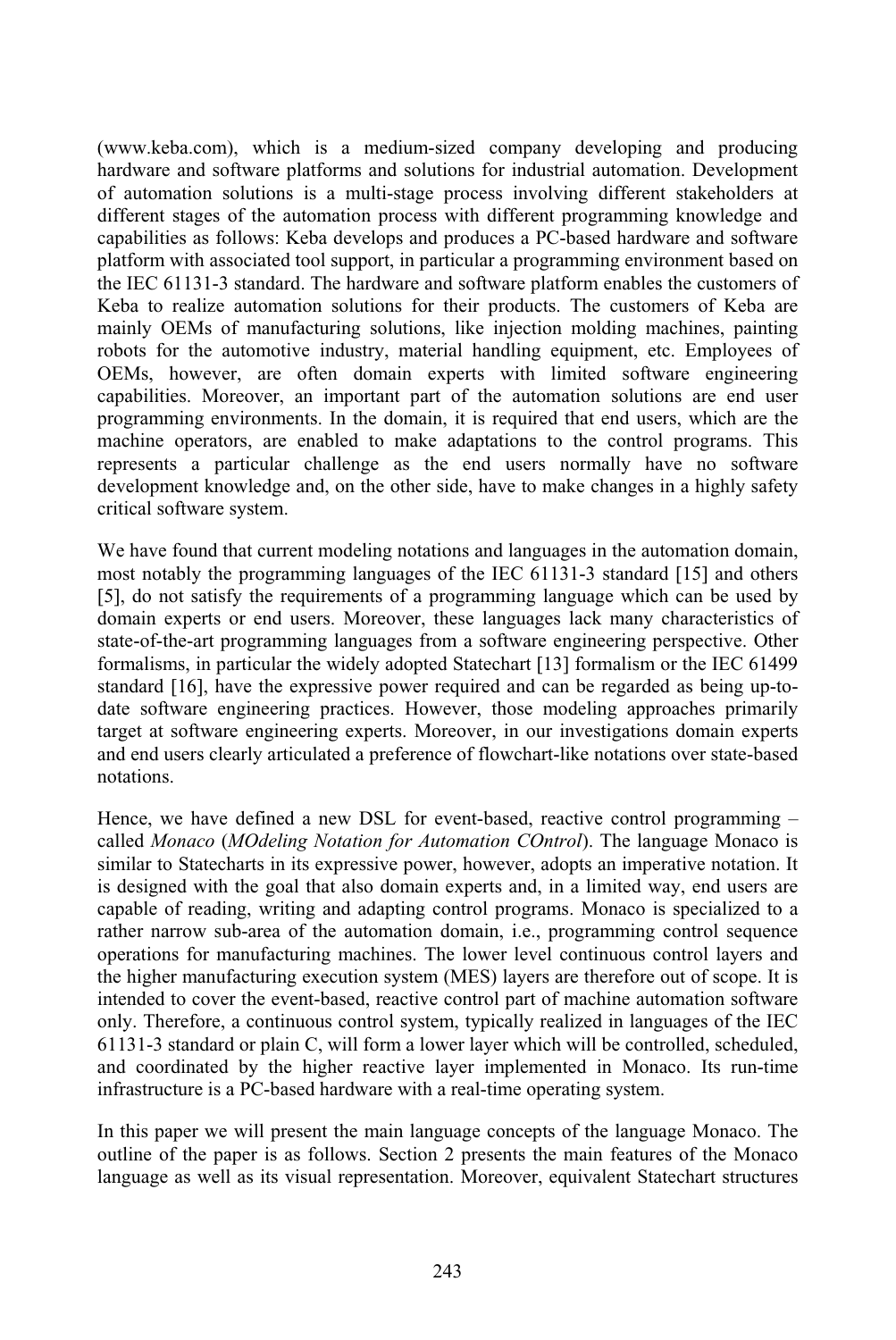presented. Section 3 demonstrates how hierarchical control programs can be realized resented. Section 3 demonstrates how hierarchical control programs can be realized<br>an example control program for an injection molding machine. Section 4 discusses are presented. Section 3 demonstrates how hierarchical control programs can be realized<br>using an example control program for an injection molding machine. Section 4 discusses<br>differences of Monaco and Statecharts and UML-R are presented. Section 3 demonstrates how hierarchical control programs can be realized<br>ing an example control program for an injection molding machine. Section 4 discusses<br>ferences of Monaco and Statecharts and UML-RT and oth us differences of Monaco and Statecharts and UML-RT and other approaches. In Section 5 we present the current status of evaluation and Section 6 concludes with a summary and an outlook to future work. **The Monaco Language**<br> **2.** The Monaco Language

### z. The monaco Languago

The Monaco Language<br>extensive discussions with domain experts of our industrial partners, we learned about **e**<br>main experts of our industrial partners, we learned about<br>and end users of automation machines as follows: (1) A scussions with domain experts of our industrial partners, we learned about of domain experts and end users of automation machines as follows: (1) A perceives a machine as being assembled from a set of independent In extensive discussion ons with domain experts of our industrial partners, we learned about<br>hain experts and end users of automation machines as follows: (1) A<br>ives a machine as being assembled from a set of independent<br>together in a coordinated the perception of domain experts and end users of automation machines as follows:  $(1)$  A on of domain experts and end users of automation machines as follows: (1) A ert perceives a machine as being assembled from a set of independent working together in a coordinated fashion. (2) Each component normally determ domain e xpert perceives a machine as being assembled from a set of independent<br>its working together in a coordinated fashion. (2) Each component normally<br>a determined sequence of control operations. There are usually very few<br>whic compoi hents working together in a coordinated fashion. (2) Each component normally<br>oes a determined sequence of control operations. There are usually very few<br>ces which are considered to be the normal mode of operation, and thos underg goes a determined sequence of control operations. There are usually very few<br>nces which are considered to be the normal mode of operation, and those are<br>y quite simple. Complexity is introduced by the fact that those norma sequences wi inch are considered to be the normal mode of operation, and those are simple. Complexity is introduced by the fact that those normal control e interrupted anytime by the occurrence of abnormal events, errors, and (3) React usually quite simple. Complexity is introduced by the fact that those normal control imple. Complexity is introduced by the fact that those normal control<br>interrupted anytime by the occurrence of abnormal events, errors, and<br>3) Reactive behavior is intrinsically complex. Especially, realizing asyn-<br>and exc cycles o can be interrupted anytime by the occurrence of abnormal events, errors, and<br>tions. (3) Reactive behavior is intrinsically complex. Especially, realizing asyn-<br>is event and exception handling in a concise way always repres malfunctions. (3) Reactive behavior is intrinsically complex. Especially, realizing asynlevel to fulfill a particular is infrins<br>to fulfill a particular control sequences of the different<br>level to fulfill a particular control task. (4) The control sequences of the different machine components are coordinated at a (4) The control sequences of the different machine components are coordinated at a higher level to fulfill a particular control task.<br>The design of Monaco is based on those findings and on the following ideas: (1) higher level to fulfill a particular control task.

higher level to fulfill a particular control task.<br>The design of Monaco is based on those findings and on the following ideas: (1)<br>Although the behavioral model of the language is very close to Statecharts, an Monaco is based on those findings and on the following ideas: (1) behavioral model of the language is very close to Statecharts, an of programming is used. The language adopts proven concepts from The design of Monaco is based on those findings and on the following ideas: (1)<br>Although the behavioral model of the language is very close to Statecharts, an<br>imperative style of programming is used. The language adopts pr the behavioral model of the language is very close to Statecharts, an style of programming is used. The language adopts proven concepts from languages such as procedural abstraction, synchronous procedure calls, block stru perative style of programming is used. The language adopts proven concepts from<br>perative languages such as procedural abstraction, synchronous procedure calls,<br>rameters, block structure, lexical scoping, and a Pascal-like imperative languages su ch as procedural abstraction, synchronous procedure calls, e, lexical scoping, and a Pascal-like syntax. (2) The main focus went handling. Statements have been introduced to express events, parallelism and synchronization, parameters, block structure, lexical scoping, and a Pascal-like syntax. (2) The main focus ameters, block structure, lexical scoping, and a Pascal-like syntax. (2) The main focus<br>the language is on event handling. Statements have been introduced to express<br>tion to asynchronous events, parallelism and synchroniza of th ie language is on event handling. Statements have been introduced to express<br>ion to asynchronous events, parallelism and synchronization, exception handling,<br>imeouts in a concise way. (3) Monaco pursues a component-based a reaction to asynchronous events, parallelism and synchronization, exception handling,<br>couts in a concise way. (3) Monaco pursues a component-based approach with<br>odularization which allows a direct mapping of the machine structure t and tim and timeouts in a concise way. (3) Monaco pursues a component-based approach with<br>strict modularization which allows a direct mapping of the machine structure to the<br>software structure. (4) In contrast to many other compon strict modularization which allows a direct mapping of the machine structure to the thich allows a direct mapping of the machine structure to the<br>In contrast to many other component-based approaches in this<br>is hierarchical control architectures of subordinate and superordi-<br>the superordinate is of full co ftware structure. (4) In contrast to many other component-based approaches in this<br>main, Monaco pursues hierarchical control architectures of subordinate and superordi-<br>te components where the superordinate is of full cont domain, Monaco pursues herarchical control architectures of subordinate and superordi-<br>ponents where the superordinate is of full control over the tasks performed by<br>omponents. The superordinate component composes and coordinates nate components where the superordinate is of full control over the tasks performed by nts where the superordinate is of full control over the tasks performed by<br>ments. The superordinate component composes and coordinates the<br>its subordinates and provides abstract and simplified views to its<br>Between sibling its subcompone ents. The superordinate component composes and coordinates the subordinates and provides abstract and simplified views to its Between sibling components only limited event signals for task purposes are allowed. How the sib behavior of its subordinates and provides abstract and simplified views to its<br>etween sibling components only limited event signals for task<br>urposes are allowed. How the sibling components can interact is again<br>common superordinate. (5) T superordinate. Between sibling components only limited event signals for task ate. Between sibling components only limited event signals for task<br>cation purposes are allowed. How the sibling components can interact is again<br>d by the common superordinate. (5) The setup of Monaco programs is done in<br>c synchronization a separate configuration phase prior to execution, i.e., the entire system is statically determined by the common superordinate.  $(5)$  The setup of Monaco programs is done in common superordinate. (5) The setup of Monaco programs<br>tration phase prior to execution, i.e., the entire system is<br>sides a text-based notation, there is a second, visual represe<br>which is usually preferred by domain expert  $cc$ Monaco programs, which is usually preferred by domain experts and end users.<br>In the following we present the main programming elements.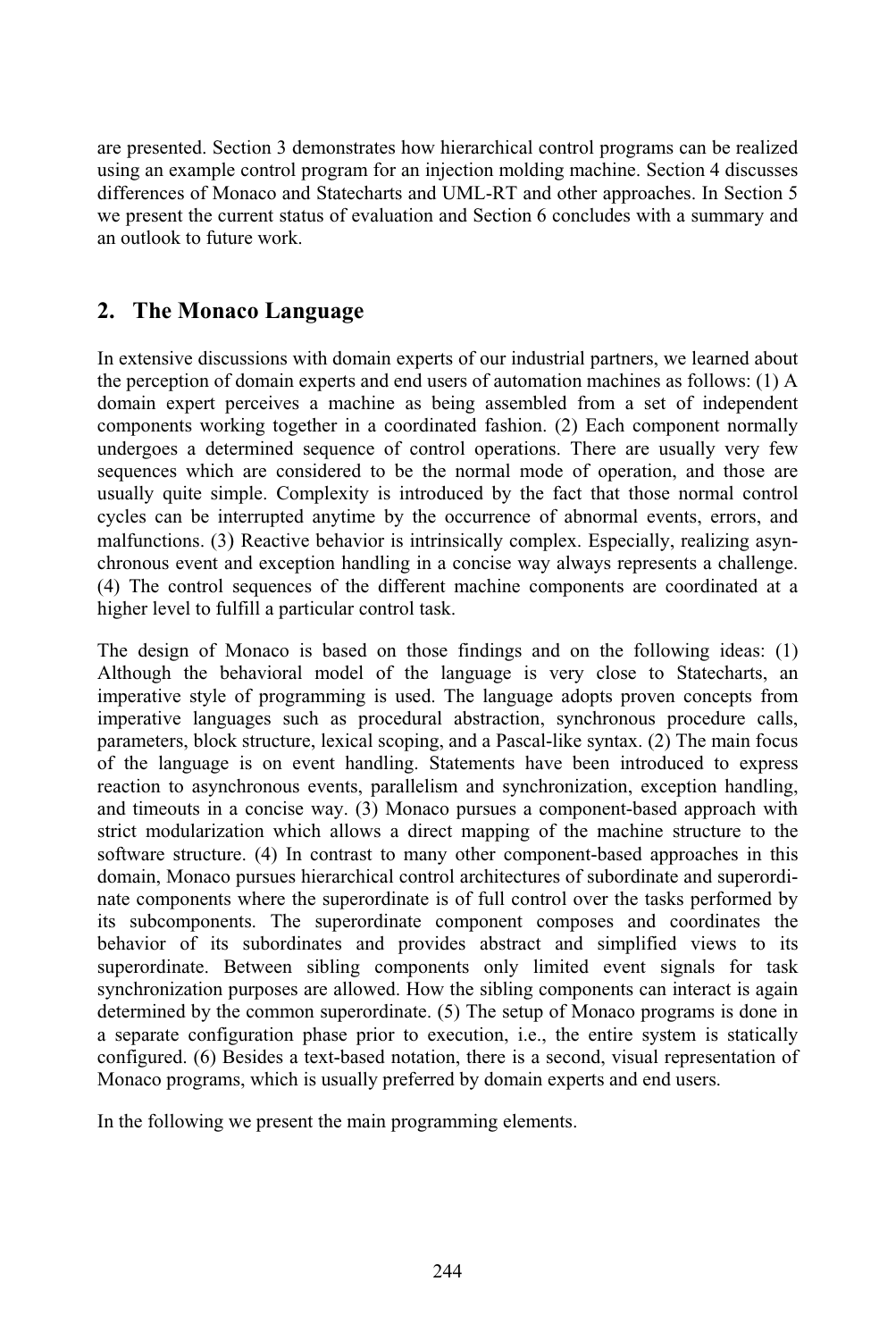# 2.1. Component approach

**dividends**<br>*declarations* (Figure 1) are used for defining the static contract between **Example 3** ent approach<br>tations (Figure 1) are used for defining the static contract between<br>their clients and hence have a similar purpose as interfaces in modern *Interface declarations* (Figure 1) are used for defining the static contract between components and their clients and hence have a similar purpose as interfaces in modern object-oriented languages. However, interfaces in Interface decla rations (Figure 1) are used for defining the static contract between<br>d their clients and hence have a similar purpose as interfaces in modern<br>languages. However, interfaces in Monaco account for the hierarchical<br>architectu components and their clients and hence have a similar purpose as interfaces in modern clients and hence have a similar purpose as interfaces in modern<br>ages. However, interfaces in Monaco account for the hierarchical<br>ecture of control programs. On the one hand, an interface defines<br>operations of a component object -oriented languages. However, interfaces in Monaco account for the hierarchical<br>unication architecture of control programs. On the one hand, an interface defines<br>ternally visible operations of a component in the form of *r* comn nuncation architecture of control programs. On the one hand, an interface defines<br>xternally visible operations of a component in the form of *routine* declarations.<br>Propresent the operations a superordinate will be able to the externally visible operations of a component in the form of *routine* declarations.<br>Those represent the operations a superordinate will be able to perform. On the other<br>hand, an interface defines how a component will p Those represent the operations a superordinate will be able to perform. On the other hand, an interface defines how a component will provide feedback about the fulfillment of its control tasks by specifying *events* it will signal and *functions* it provides for



 $\overline{\text{Fior}}$ component

Figure 1. Interface declaration in Monaco (left), visual representation (middle), and UML (right)<br>Interfaces are implemented by *components* (Figure 2), i.e., components have to implement the routines. functions, and event has *parameters*, which are run-time constants used to configure a compo-<br>has *parameters*, which are run-time constants used to configure a compois are implemented by *components* (Figure 2), i.e., components have to imple-<br>
interfaces. In addition, and evaluate variables, and events defined in the interfaces. In addition, and that has *parameters*, which are run-t mei the routines, functions, and events defined in the interfaces. In addition, a<br>aponent has *parameters*, which are run-time constants used to configure a compo-<br>t, and internal state *variables*. A component declares *subco* compo nent has *parameters*, which are run-time constants used to contigure a compo-<br>nd internal state *variables*. A component declares *subcomponent variables* which<br>ld references to subcomponent instances. Interface types are nent, and internal state variables. A component declares *subcomponent variables* which and internal state *variables*. A component declares *subcomponent variables* which hold references to subcomponent instances. Interface types are used in the subcomponent variable declarations. In a setup phase, Monaco co can hold references to sub component instances. Interface type:<br>ns. In a setup phase, Monaco compo<br>nt/subcomponent relation needs t<br>structure forms a tree-like hierarchy. ated and the component/subcomponent relation needs to be established. The<br>component/subcomponent structure forms a tree-like hierarchy.<br>A function implementation in a component is similar to functions in procedural component/subcomponent structure forms a tree-like hierarchy.

component/subcomponent structure forms a tree-like hierarchy.<br>
A function implementation in a component is similar to functions in procedural<br>
programming languages, e.g. Pascal. They return run-time state properties of co nction implementation in a component is similar to functions in procedural<br>amming languages, e.g. Pascal. They return run-time state properties of compo-<br>Routines are used to implement control algorithms and therefore cons ettion implementation in a component is similar to functions in procedural<br>mming languages, e.g. Pascal. They return run-time state properties of compo-<br>Routines are used to implement control algorithms and therefore const programm ing languages, e.g. Pascal. They return run-time state properties of compo-<br>utines are used to implement control algorithms and therefore constitute the<br>ogramming elements of components. Established language constructs fro nents. Routines are used to implement control algorithms and therefore constitute the<br>1 programming elements of components. Established language constructs from<br>ured programming languages like parameters, block structure, lexical central programming elements of components. Established language constructs from programming elements of components. Established language constructs from<br>ed programming languages like parameters, block structure, lexical scoping,<br>if-statements etc. are used. Additionally, special programming constructs structure loops, if-statements etc. are used. Additionally, special programming constructs for parallel execution tasks and reactive behavior with semantics similar to Statecharts are provided (see below).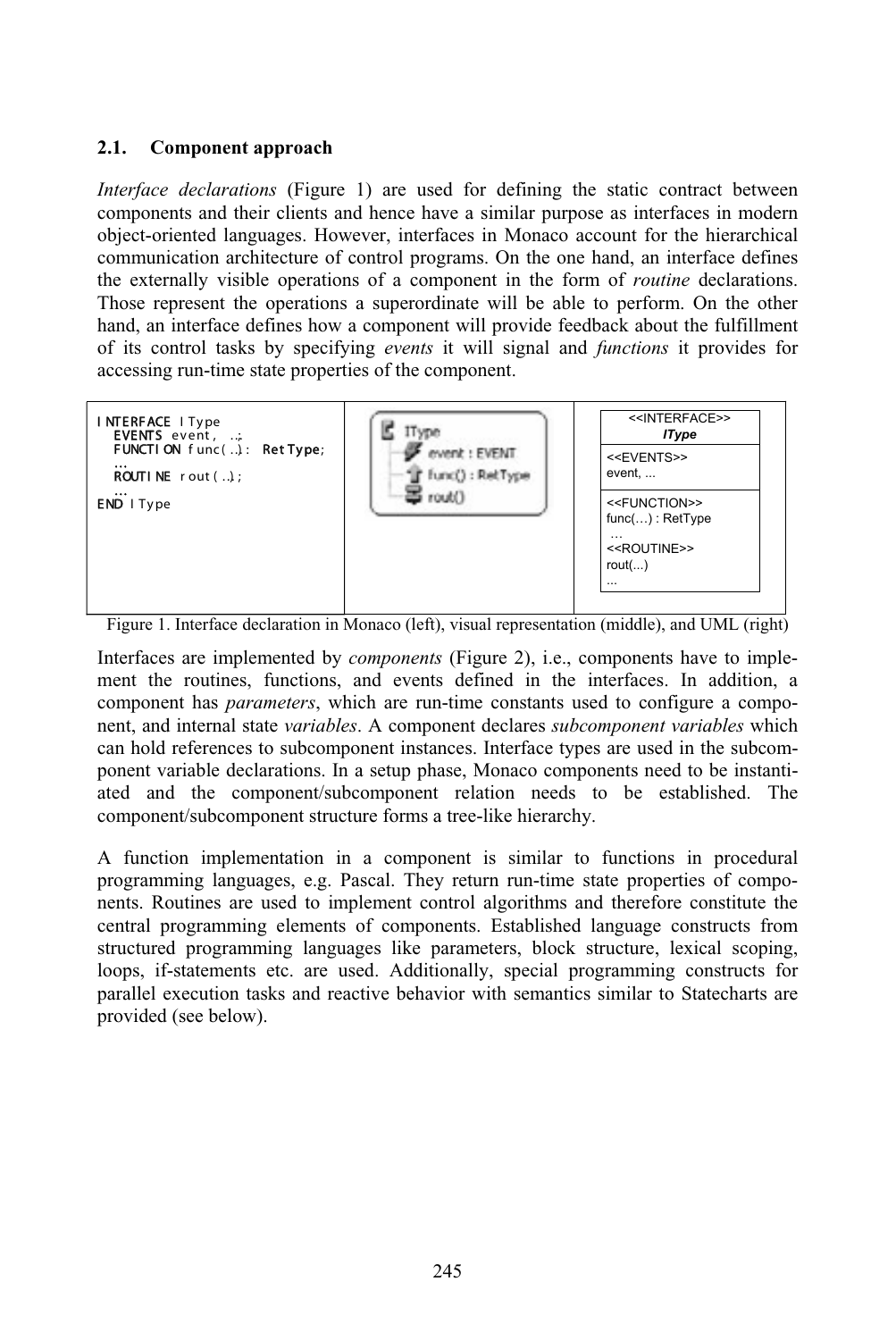

ired interfaces in<br>and UML (right) **2.2.**(middle), and UML (right)<br>**Reactive system programming** 

### $2.2.$

Reactive system programming<br>WAIT statement is provided to suspend the execution of the current execution thread Reactive system programming<br>WAIT statement is provided to suspend the execution of the current execution thread<br>a specified condition is satisfied. Any Boolean expression can be used. Compared The WAIT statement is provided to suspend the execution of the current execution thread<br>until a specified condition is satisfied. Any Boolean expression can be used. Compared<br>to Statecharts, a WAIT corresponds to a state n The  $V$ WAIT statem<br>a specified<br>atecharts, a<br>(Figure 3). …



Figure 3. WAIT statement, visual representation, and equivalent Statechart model<br>
ON handlers are used to handle events which can occur asynchronously to normal,<br>
sequential program execution. ON handlers specify an arbitr there is a search that the statements, the equivalent of the statement and the statement of the statement of the statement and are to BEGIN/END blocks (Figure 4). Their meaning is that, whenever the condition V handlers are used to handle events which can occur asynchronously to normal, quential program execution. ON handlers specify an arbitrary event condition and are tached to BEGIN/END blocks (Figure 4). Their meaning is th puential program execution. ON handlers specify an arbitrary event condition and are ached to BEGINEND blocks (Figure 4). Their meaning is that, whenever the condition the ON handler becomes true while program execution is attached to BEGINEND blocks (Figure 4). Their meaning is that, whenever the condition<br>le while program execution is within the BEGIN/END block,<br>tement sequence of the ON handler is executed. For ON<br>guarded BEGINEND block has to have blocking statemen of t he ON handler becomes true while program execution is within the BEGINEND block, block is left and the statement sequence of the ON handler is executed. For ON dlers to be meaningful, the guarded BEGINEND block has to have the b handlers to be meaningful, the guarded BEGINEND block has to have blocking statements, i.e., WAIT statements, where program execution gets suspended and the asynchronous i.e., WAT statements, where program execution gets suspended and the asynchronous<br>event handling can occur.<br>ON handlers in Monaco are analogous to OR states and their transitions in Statecharts. event handling can occur.

ndling can occur.<br>
Iers in Monaco are analogous to OR states and their transitions in Statecharts.<br>
shows the relation. The OR state groups the states, e.g. the blocking WAIT state-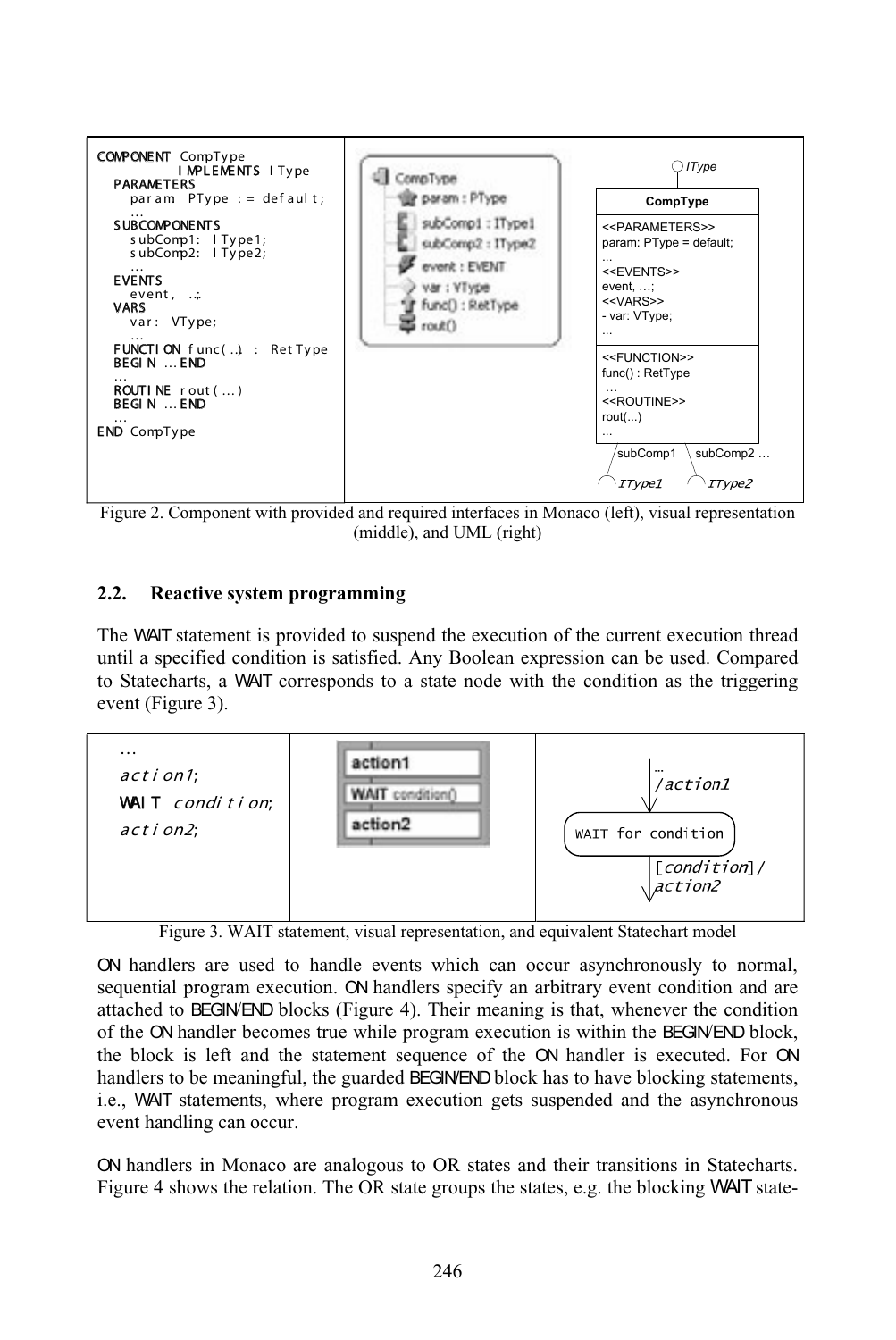transitions within the BEGINEND block. The transition leaving the OR state is and transitions within the BEGINEND block. The transition leaving the OR state is with the condition of the ON handler. An arbitrary sequence of statements can and transitions within the BEGINEND block. The transition leaving the OR state is<br>with the condition of the ON handler. An arbitrary sequence of statements can<br>ON handlers have interruptive behavior, therefore program exec men ts, and transitions within the BEGII<br>led with the condition of the ON<br>w. ON handlers have interruptive<br>the first statement after the block.



Figure 4. ON handler, visual representation, and equivalent Statechart model<br>The PARALLE statement is used for creating multiple concurrent execution threads. Each<br>parallel execution thread consists of a statement or a sta execution threads have terminated normally, program execution threads. Each execution thread consists of a statement or a statement block. As soon as all execution threads have terminated normally, program execution contin e PARALLEL statement is used for creating multiple concurrent execution threads. Each<br>allel execution thread consists of a statement or a statement block. As soon as all<br>allel execution threads have terminated normally, pr parallel execution thread consists of a statement or a statement block. As soon as all secution thread<br>
<del>L</del> statement.<br>
see Figure 5. the PARALLEL statement. The PARALLEL statement has the semantics of the AND state in atecha



 $\epsilon$ 

Although Monaco allows using arbitrary Boolean conditions as event triggers, event signals are provided. Those are similar to the event triggers in Statecharts or the signal concept in Esterel [5].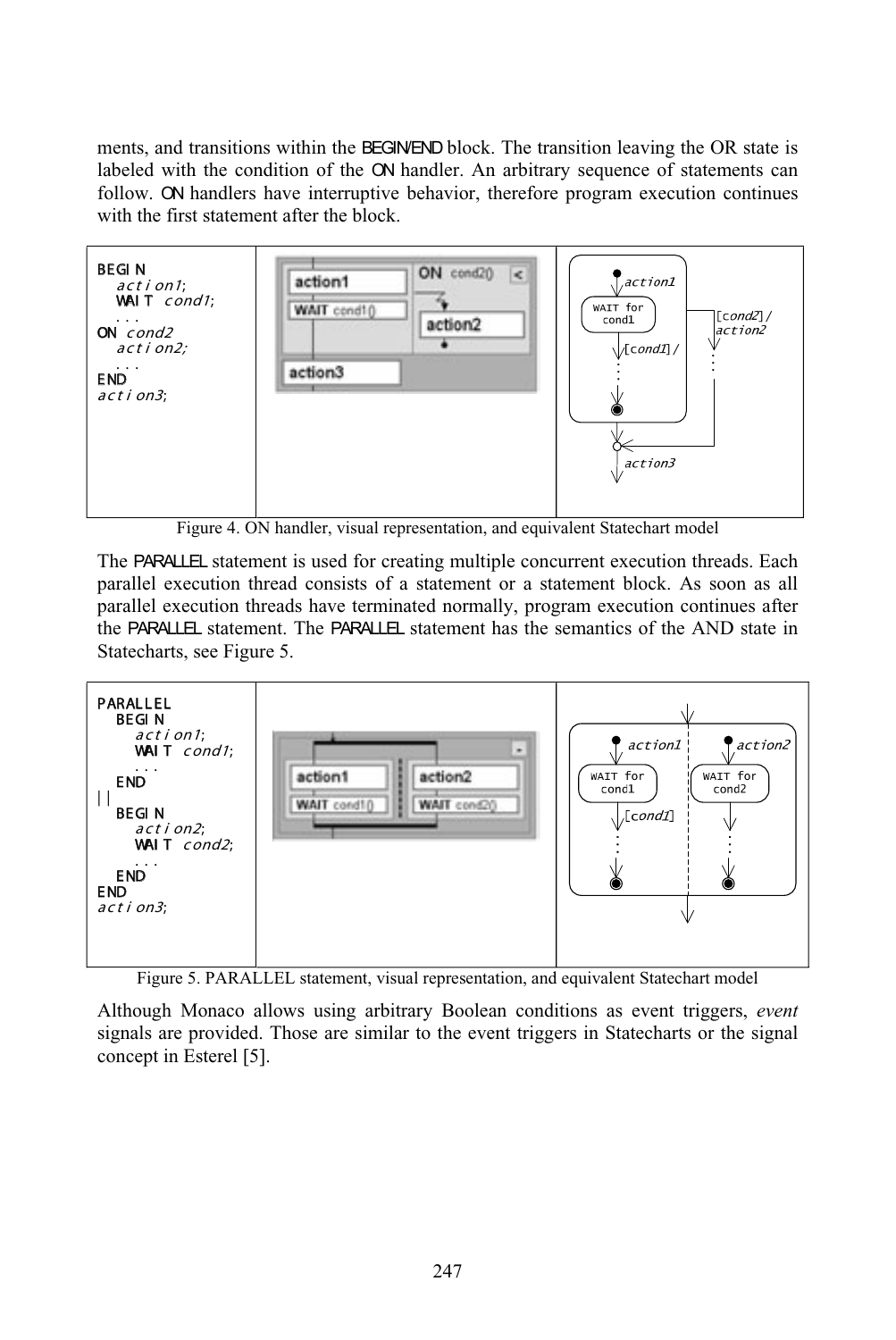## **Example Control Program**  $\mathfrak{b}_{\mathfrak{b}}$

**Example Control Program**<br>this section we will demonstrate programming in Monaco with an example automa-**EXAMPIE CONTOI Program**<br>his section we will demonstrate programming in Monaco with an example automa-<br>program for an injection molding machine. It is a reimplementation of the reactive In this section we will demonstrate programming in Monaco with an example automation program for an injection molding machine. It is a reimplementation of the reactive part of an existing control program for an injection m In this section we will demonstrate programming in Monaco with an example automa-<br>ogram for an injection molding machine. It is a reimplementation of the reactive<br>an existing control program for an injection molding machine, origi tıon p part of an existing control program for an injection molding machine, originally implemented in the IEC 61131-3 [15] standard languages. This example should especially show how the language supports hierarchical abstractio



Figure 6. Injection molding machine<br>Figure 6 shows the structure of the sample molding machine. There are two main<br>components in the machine: the mold subsystem with the clamp, the ejector, and a core Figure 6 shows the structure of the sample molding machine. There are two main components in the machine: the mold subsystem with the clamp, the ejector, and a core puller; and the nozzle subsystem that is mounted on a sle e structure of the sample molding machine. There are two main machine: the mold subsystem with the clamp, the ejector, and a core zle subsystem that is mounted on a sledge with the material funnel, and the screw for inject ents in the max<br>nd the nozzle<br>ing system, are<br>of the mould. the heating system, and the screw for injection. Finally, the ejector ejects the finished  $\mathbf{r}$ 

### Component hierarchy

pronent hierarchy<br>component hierarchy of the control program resembles the structure of the real (Figure 7). This leads to a direct mapping from the problem structure of the real (Figure 7). This leads to a direct mapping from the problem structure to the The component hierarchy of the control program resembles the structure of the real machine (Figure 7). This leads to a direct mapping from the problem structure to the solution structure. On top, the **Supervisor** component The componen it hierarchy of the control program resembles the structure of the real<br>re 7). This leads to a direct mapping from the problem structure to the<br>ure. On top, the **Supervisor** component is responsible for encoding the<br>cycles machine (Figure 7). This  $\text{Re}$ composed and sto a direct mapping from the problem structure to the<br>the **Supervisor** component is responsible for encoding the<br>nows different operation modes, e.g. full automatic or half<br>coordinates several subcomponents c solution structure. On top, the **Supervisor** component is responsible for encoding the structure. On top, the **Supervisor** component is responsible for encoding the control cycles. It knows different operation modes, e.g. full automatic or half c. It relies on and coordinates several subcomponents correspond overa II control cycles. It knows different operation modes, e.g. full automatic or half<br>aatic. It relies on and coordinates several subcomponents corresponding to the<br>ent machine subsystems. The components for nozzle and mould automatic. It relies on and coordinates several subcomponents corresponding to the matic. It relies on and coordinates several subcomponents corresponding to the<br>rent machine subsystems. The components for nozzle and mould are further decom-<br>d according to the different parts of the subsystems. At the bo differe there are components for interfacing with the hardware or lower level control layers. posed according to the different parts of the subsystems. At the bottom of the hierarchy right hand side.<br>
the digher level<br>
tight hand side. Figure 7 shows the high her level components on the left hand side and the low-level<br>hand side.<br>hierarchy levels typically serve different purposes as follows: components on the right hand side.

mponents on the right hand side.<br>
mponents at different hierarchy levels typically serve different purposes as follows:<br>
Components at the bottom are used for interfacing with the hardware or lower control Components at different hierarchy levels typically serve different purposes as follows:<br>(1) Components at the bottom are used for interfacing with the hardware or lower control<br>layers. They usually read and write basic sys Com ponents at different hierarchy levels typically serve different purposes as follows:<br>Components at the bottom are used for interfacing with the hardware or lower control<br>s. They usually read and write basic system variable (1) Components s at the bottom are used for interfacing with the hardware or lower control<br>ually read and write basic system variables. (2) Components at the first<br>those primitive operations into elementary control routines and supervise layers level compose those primitive operations into elementary control routines and supervise their execution. (3) Higher up in the hierarchy there are several coordination components which coordinate and supervise the operation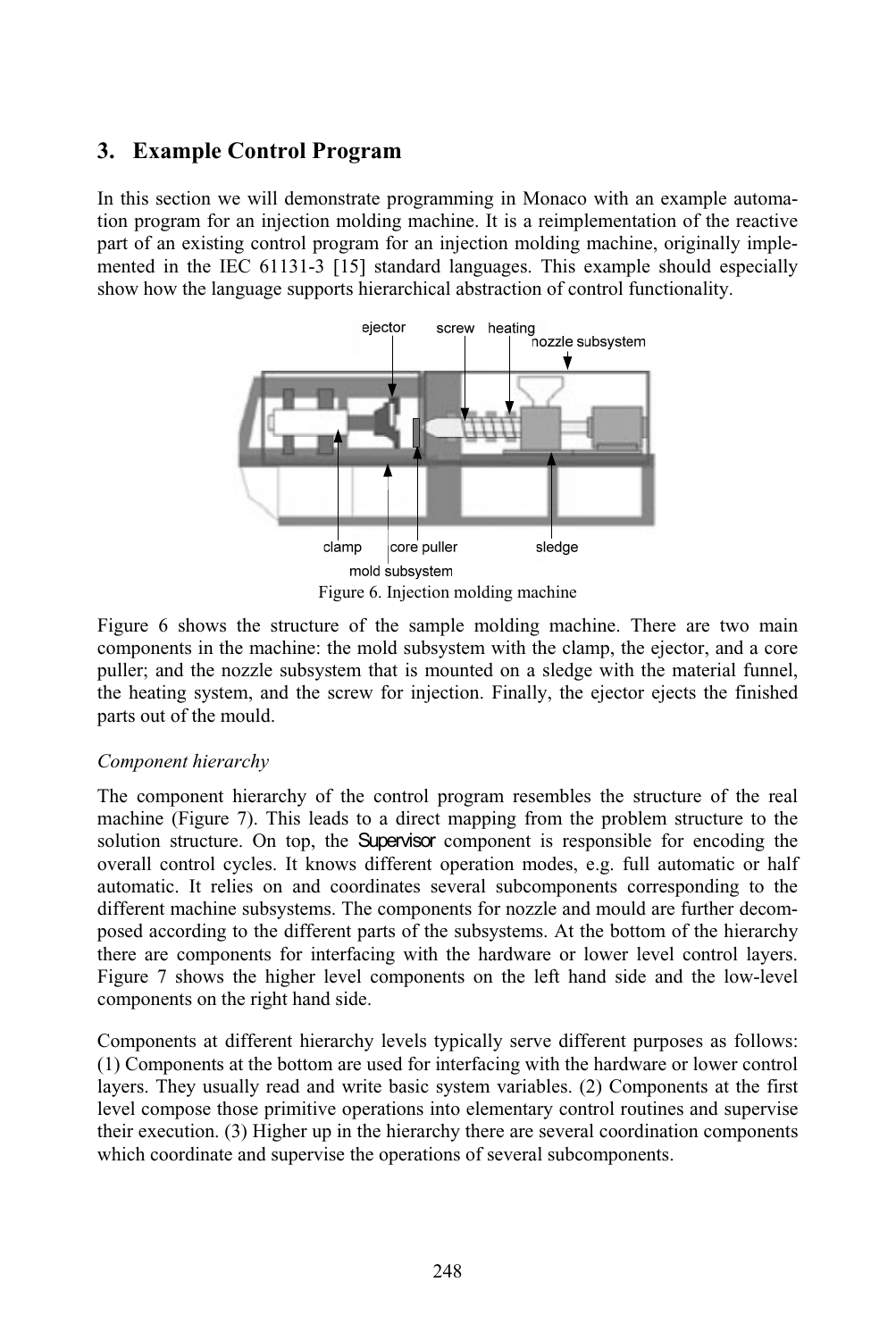

terface to hardware and continuous control layers<br>the example program, the components forming the leaves of the component hierarchy erface to hardware and continuous control layers<br>the example program, the components forming the leaves of the component hierarchy<br>native Java classes building the interface to a simulator which simulates the real In the example program, the components forming the leaves of the component hierarchy are native Java classes building the interface to a simulator which simulates the real machine and the continuous control layer. The nati In the ex ample program, the components forming the leaves of the component hierarchy<br>we Java classes building the interface to a simulator which simulates the real<br>and the continuous control layer. The native components implement a are nativ be Java classes building the interface to a simulator which simulates the real and the continuous control layer. The native components implement a Monaco which represents the interface for the superior components (there is ma chine and the continuous control layer. The native components implement a Monaco<br>erface which represents the interface for the superior components (there is a direct<br>pping of routines, functions and events to equally named Interface which represents the interface for the superior components (there is a direct<br>mapping of routines, functions and events to equally named Java methods). The follow-<br>ing code snippet (Figure 8) shows the interface mapping of r **Core.** The interface defines elementary routines to set system variables to start and stop ing code snippet (Figure 8) shows the interface definition for the core puller component  $er.$ insertion and removal of the core and a function giving the current position of the core SCHOOL and TCH<br>Iller.<br>**NTERFACE** I Cor e



8: Interface ICore

ext level control components<br>components residing in the hierarchy level directly above the native components use First level control components<br>The components residing in the hierarchy level directly above the native components use<br>those interfaces to compose elementary operations into basic task routines. For example, Extractive components is every strategies as a component of the native components use interfaces to compose elementary operations into basic task routines. For example, CoreCtrl component has the native component as its si he components residing in the hierarchy level directly above the native components use<br>lose interfaces to compose elementary operations into basic task routines. For example,<br>le CoreCtrl component has the native component those interfaces to compose elementary operations into basic task routines. For example, mechangles to compose elementary operations into basic task routines. For example, reCtri component has the native component as its single subcomponent (Figure 9). These routines to insert and remove the core and one to im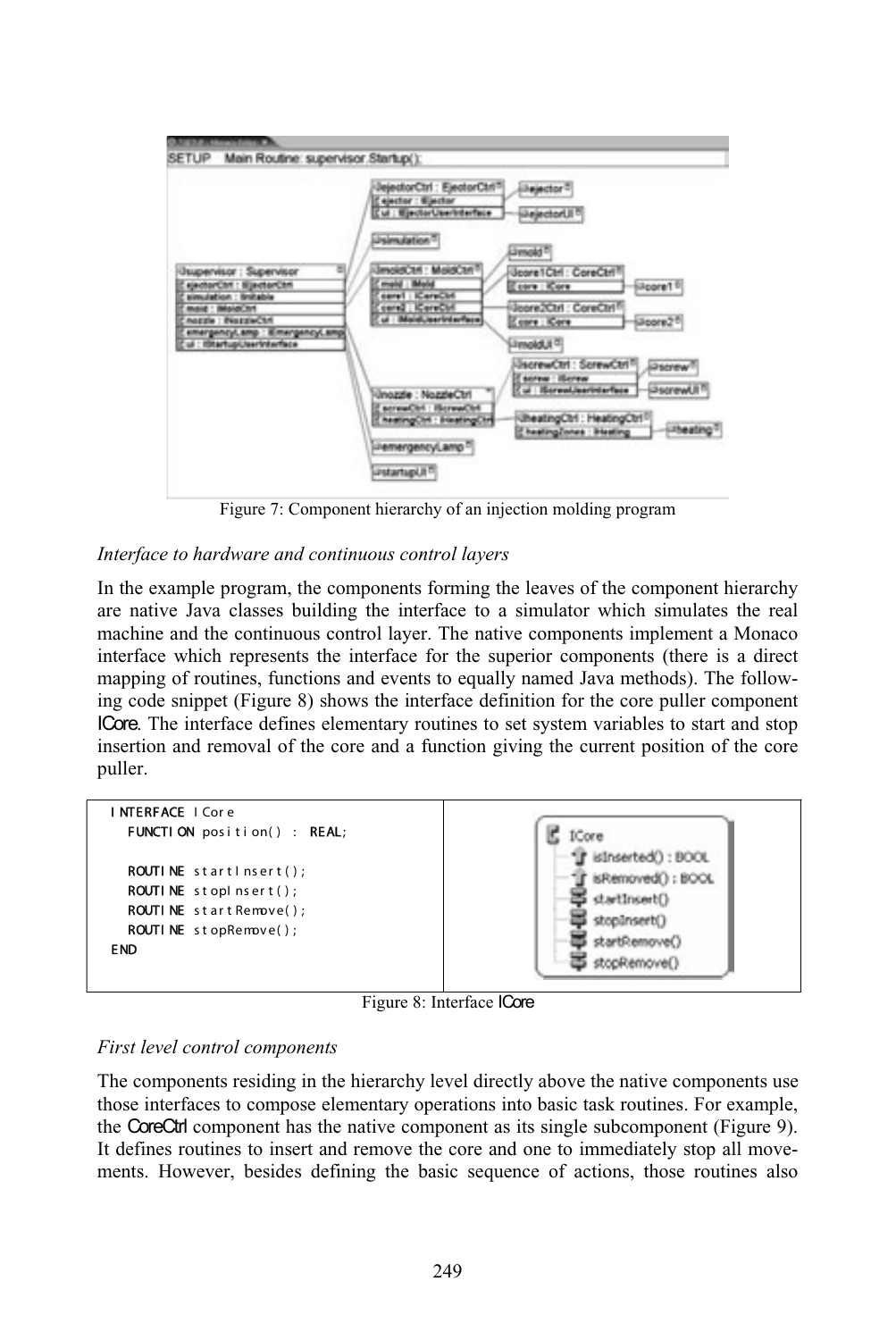check for the correct execution of control tasks and correct reactions from the subordi-ON handlers. In this way, the component provides routines to its superordinate for the correct execution of control tasks and correct reactions of ON handlers. In this way, the component provides routines to all possible errors already checked and reported as error events. Maxing all possible errors already checke<br>
COMPONENT CoreCtrl | MPLEMENTS | CoreCtrl c or eS t



9: Component CoreCtrl

Figure 9: Component CoreCtrl<br>
ving code snippet (Figure 10) demonstrates this approach with the insert routine<br>
graphical representation is shown). First, startInsert is called from its The following code snippet (Figure 10) demonstrates this approach with the insert routine (only the graphical representation is shown). First, **startinsert** is called from its subcomponent **core** which will set a hardware The following code snippet (Figure 10) demonstrates this approach with the insert routine applical representation is shown). First, **startlnsert** is called from its to **core** which will set a hardware signal, thereby starting the inser (only the graphical representation is shown). First, startless is called from its false within a given (short) is shown). First, **startinsert** is called from its becomponent **core** which will set a hardware signal, thereby starting the insertion rocess. Next, a reaction from the is **Removed** signal is e subcoi mponent **core** which will set a hardware signal, thereby starting the insertion<br>is. Next, a reaction from the is **Removed** signal is expected. If this sensor does not go<br>e within a given (short) time period, a fault in the process. N Next, a reaction from the isRemoved signal is expected. If this sensor does not go<br>vithin a given (short) time period, a fault in the insertion process or a faulty<br>s to be assumed; so the process is stopped and an **error** to false within a given (short) time period, a fault in the insertion process or a faulty<br>be assumed; so the process is stopped and an **error** event is fired. Next,<br>s for the **islnserted** signal to become true and then stops the insertion sensor has to be assumed; so the process is stopped and an **error** event is fired. Next, execution waits for the **islneeted** signal to become true and then stops the insertion process. Again the process is supervised by tw execut<mark>i</mark> In warts for the **ISINSETEC** signal to become true and then stops the insertion. Again the process is supervised by two **ON** handlers. The first checks that the **red** signal does not switch to true again (which might be ca process. Again the process is supervised by two ON handlers. The first checks that the is Removed signal does not switch to true again (which might be caused by a faulty Again the process is supervised by two CN handlers. If signal does not switch to true again (which might the second checks that the reaction of the **islnserted** si cases the process is stopped and the **error** event is fire

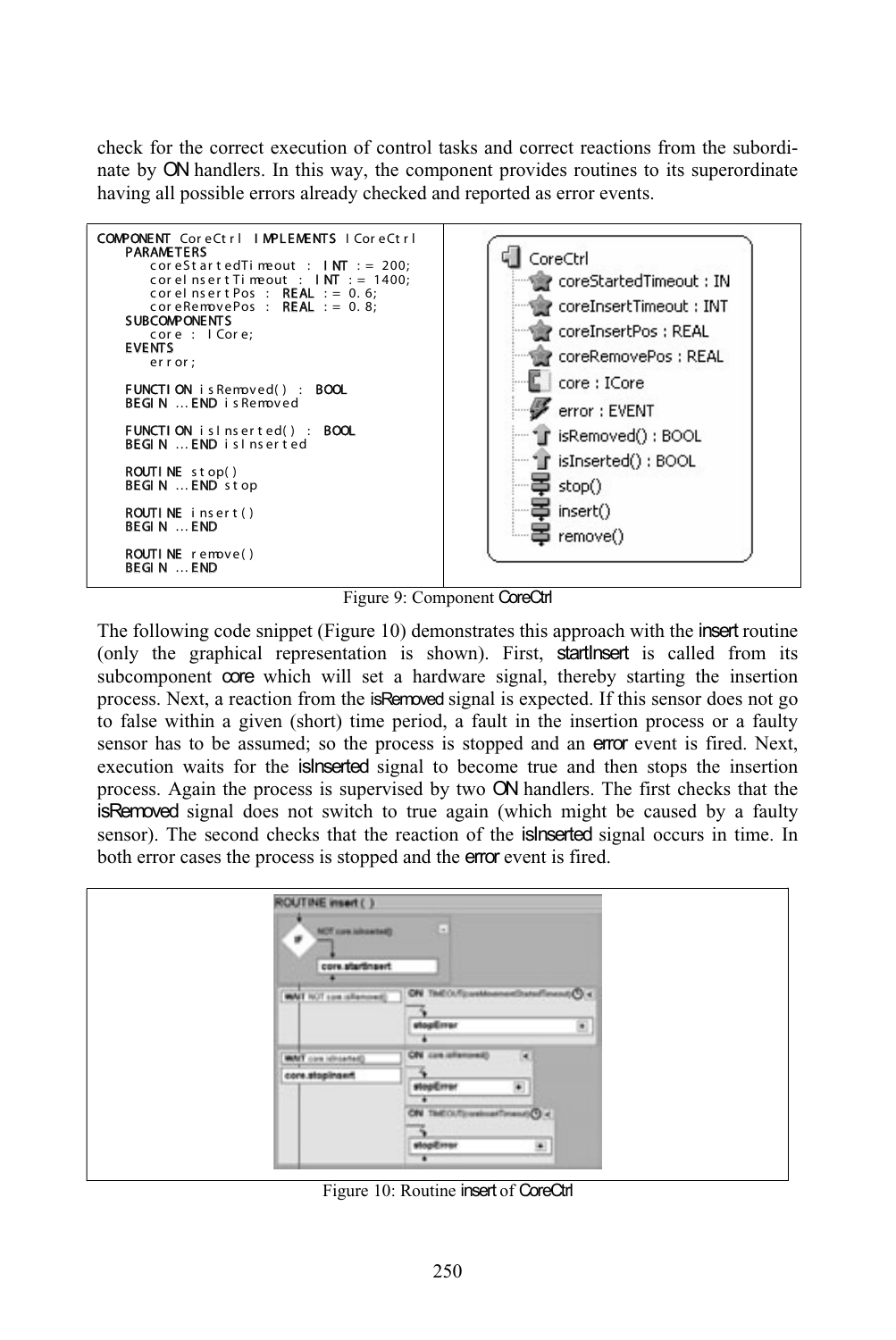# *Coordination levels*

ordination levels<br>the next higher level component the MoldCtrl component is discussed. This component the operations of the **MoldCtri** component is discussed. This component the operations of the **core** and the **clamp** subcomponents. The example in Figure 11 exemplement the **MoldCtri** component is discussed. This component ate the operations of the **core** and the **clarp** subcomponents. The example in Figure 11 exemplifies this by the **close** routine. Its purpose i As the next has to  $c_1$ routine shown in Figure 11 exemplifies this by the **close** routine. Its purpose is to control the process of closing the clamp and inserting two cores, all of which should occur in parallel.

| <b>AIT makes the air of predeced Here TAR</b> | mold positions) In Local BRIENT, PORQ | old startClose                      |
|-----------------------------------------------|---------------------------------------|-------------------------------------|
| core1.insert                                  | core2.insert                          | and he'll make the                  |
|                                               |                                       | maid inChronft                      |
|                                               |                                       | mold.stopClose                      |
|                                               |                                       | <b>Aff</b> intertian/hospywheatheit |
|                                               |                                       |                                     |

Figure 11: Routine close of MoldCtrl

Figure 11: Routine **close** of MoldCtrl<br>hally, the routine **automatic** (Figure 12) represents the overall automatic control cycle<br>the machine. This is usually the level which is also presented to end users working the routine **automatic** (Figure 12) represents the overall automatic control cycle machine. This is usually the level which is also presented to end users working at the machine. The operation cycle of the machine gets cle Finally, the rou time **automatic** (Figure 12) represents the overall automatic control cycle<br>This is usually the level which is also presented to end users working<br>machine. The operation cycle of the machine gets clearly represented in<br>inn of the machine This is usually the level which is also presented to end users working<br>machine. The operation cycle of the machine gets clearly represented in<br>e inner control loop first the mold is closed. Then injection is performed<br>the directly at the machine. The operation cycle of the machine gets clearly represented in at the machine. The operation cycle of the machine gets clearly represented in<br>e. In the inner control loop first the mold is closed. Then injection is performed<br>parallel the cooling time is checked. Then, in parallel acti the c and in parallel the cooling time is checked. Then, in parallel activities, the mold is opened, new material is inserted into the screw (nozzle.plasticize), and, after the mold has been opened to a determined point, the mol

| nozzle.startHeating            |                           |   |
|--------------------------------|---------------------------|---|
| LOOP                           |                           | × |
| mold.close                     |                           |   |
|                                | WAIT TMEOUT(coolingTime)  |   |
| nozzle.inject                  |                           |   |
| mold.open<br>nozzle.plasticize | WAIT mold position() <0.5 | ۰ |
|                                | ejectorCtrl.eject         |   |

Figure 12: Routine automatic of Supervisor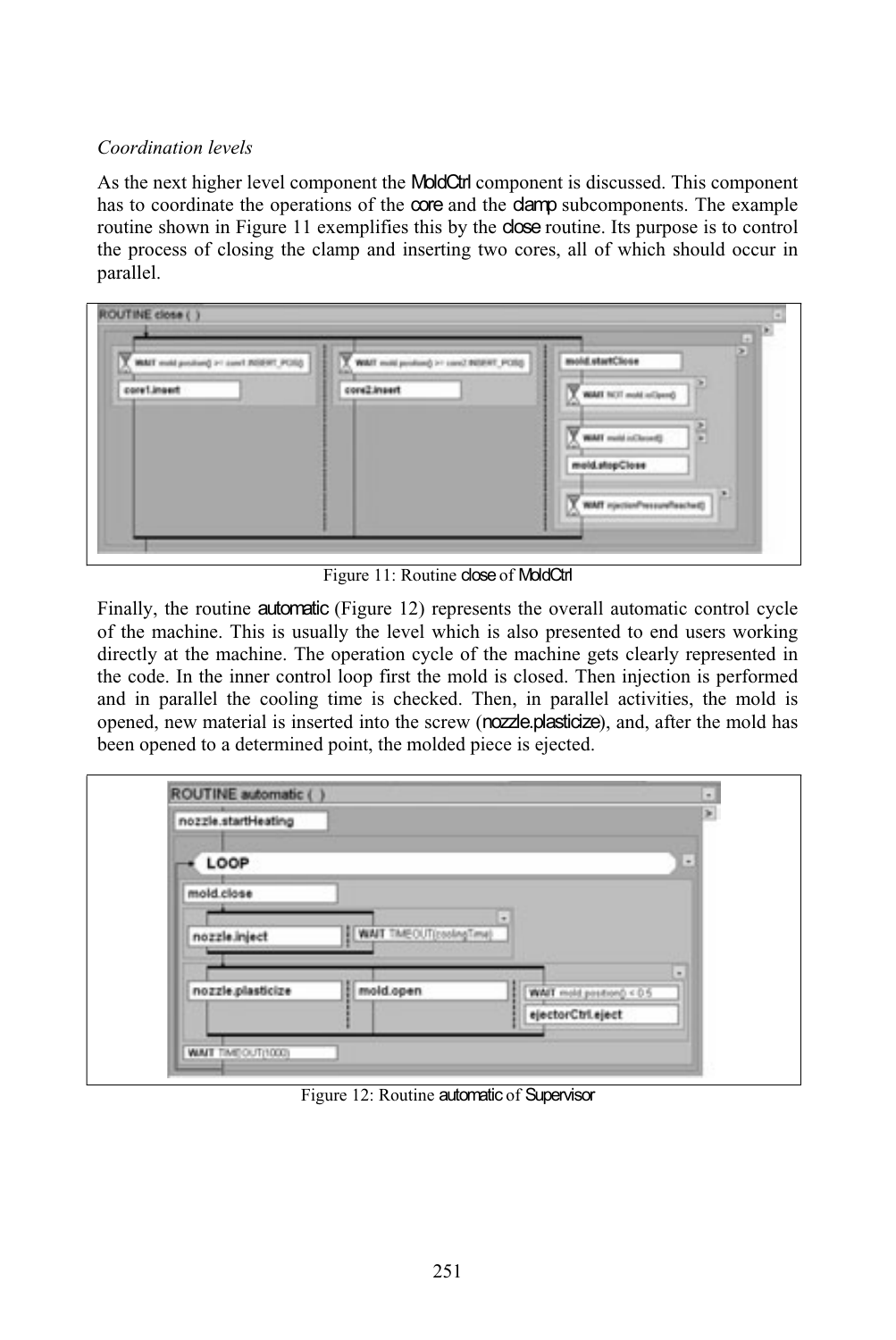## **Related Work** The4.

Related Work<br>design of the language Monaco has been influenced by several different languages **Related WOTK**<br>tools for reactive embedded systems modeling and programming, most notably by<br>tools for reactive embedded systems modeling and programming, most notably by The design of the language Monaco has been influenced by several different languages and tools for reactive embedded systems modeling and programming, most notably by the synchronous languages Esterel [5] and its derivativ The design In of the language Monaco has been influenced by several different languages<br>for reactive embedded systems modeling and programming, most notably by<br>ronous languages Esterel [5] and its derivatives [7], [4], [8], the State and tools for reactive embedded systems modeling and programming, most notably by ystems modeling and programming, most notably by<br>il [5] and its derivatives [7], [4], [8], the Statecharts<br>ns [6], [2], and UML/RT [21] and other component-<br>[17], [19], [23]. In the following we give a short the synchronous languages Esterel  $[5]$  and its derivatives  $[7]$ ,  $[4]$ ,  $[8]$ , the Statecharts Esterel [5] and its derivatives  $[7]$ ,  $[4]$ ,  $[8]$ , d systems  $[6]$ ,  $[2]$ , and UML/RT  $[21]$  and othes  $[16]$ ,  $[17]$ ,  $[19]$ ,  $[23]$ . In the following we Esterel and the UML/RT component approach. **4.1. Comparison to Statecharts**

### 4.1. Comparison to Statecharts

**Subsemier of Statecharts**<br>formalism [13] together with implementations like AnyLogic Statecharts<br>
malism [13] together with implementations like AnyLogic<br>
Rhapsody (www.ilogix.com) have been the primary influencers the Statecharts formalism [13] together with implementations like AnyLogic www.xjtek.com) and Rhapsody (www.ilogix.com) have been the primary influencers the Monaco language. As outlined in Section 2, Monaco has statements The State echarts' formalism [13] together with implementations like AnyLogic<br>k.com) and Rhapsody (www.ilogix.com) have been the primary influencers<br>onaco language. As outlined in Section 2, Monaco has statements which are<br>to Statec (www. (www.xjtek.com) and Rhapsody (www.ilogix.com) have been the primary influencers<br>on the Monaco language. As outlined in Section 2, Monaco has statements which are<br>analogous to Statecharts' OR and AND states. However, Monaco on the Monaco language. As outlined in Section 2, Monaco has statements which are Monaco language. As outlined in Section 2, Monaco has statements which are us to Statecharts' OR and AND states. However, Monaco is more restrictive in to control flow, i.e., Monaco enforces a hierarchical block structure to Statecharts' OR and AND states. However, Monaco is more restrictive in<br>control flow, i.e., Monaco enforces a hierarchical block structure with lexical<br>ad arbitrary program jumps (*gotos*) are prohibited (which are possi respect to control flow, i.e., Monaco enforces a hierarchical block structure with lexical ontrol flow, i.e., Monaco enforces a herarchical block structure with lexical<br>d arbitrary program jumps (*gotos*) are prohibited (which are possible in<br>because no restrictions are defined for source and destination states scoping and arbitrary program jumps (*gotos*) are prohibited (which are possible in ecause no restrictions are defined for source and destination states of The main difference between Monaco and Statecharts is the imperative could cla Statecharts.because no restrictions are defined for source and destination states of<br>The main difference between Monaco and Statecharts is the imperative<br>ne could claim that Monaco is an imperative version of an essential subset of<br>We transitions) The main difference between Monaco and Statecharts is the imperative<br>ne could claim that Monaco is an imperative version of an essential subset of<br>We argue that the imperative notation makes Monaco programs more<br>domain exp notation. One could claim that Monaco is an imperative version of an essential subset of ation. One could claim that Monaco is an imperative version of an essential subset of<br>itecharts. We argue that the imperative notation makes Monaco programs more<br>table for domain experts. Our experiences with domain expert Statecha rts. We argue that the imperative notation makes Monaco programs more<br>for domain experts. Our experiences with domain experts have shown that they<br>ised to thinking in states and state transitions, but usually perceive the suitable for domain experts. Our experiences with domain experts have shown that they refer to domain experts. Our experiences with domain experts have shown that they used to thinking in states and state transitions, but usually perceive the control or as coordinated sequence of machine operations. Our vis are not used to thinking in states and state transitions, but usually perceive the control<br>coordinated sequence of machine operations. Our visual representation of<br>es compares to the Statecharts visual formalism. However, we argue that behavior as coordinated sequence of machine operations. Our visual representation of flow as coordinated sequence of machine operations. Our visual representation<br>triangular routines compares to the Statecharts visual formalism. However, we argettered approach of Monaco with block structure and a clear sep **4.2. Comparison to Esterel**

### 4.2. Comparison to Esterel

 has been Esterel [5]. Esterel is a synchronous language omparison to Esterel<br>
1 important influencer has been Esterel [5]. Esterel is a synchronous language<br>
with an imperative syntax for describing event-based, reactive control of embedded systems. Esterelcer has been Esterel [5]. Esterel is a synchronous language<br>ve syntax for describing event-based, reactive control of<br>programs consist of collections of nested threads which A second  $im$ portant influencer has been Esterel [5]. Esterel is a synchronous language<br>the an imperative syntax for describing event-based, reactive control of<br>stems. Esterel programs consist of collections of nested threads which<br>exc  $[3], [12]$ embedded systems. Esterel programs consist of collections of nested threads which communicate exclusively through event signals. As a novel feature, Esterel has<br>introduced statements for pre-emption and exception handling.<br>Monaco relates to Esterel as it is also an imperative language for reactive contr introduced statements for pre-emption and exception handling.

tements for pre-emption and exception handling.<br>
es to Esterel as it is also an imperative language for reactive control<br>
The WAIT-, PARALLEL-, and CN-statements of Monaco have semantics o relates to Esterel as it is also an imperative language for reactive control<br>mming. The WAIT-, PARALLEL-, and ON-statements of Monaco have semantics<br>as the await-, par- and abort-statements of Esterel. Moreover, the exec Monaco relates to Esterel as it is also an imperative language for reactive control Ionaco relates to Esterel as it is also an imperative language for reactive control<br>rogramming. The WAIT-, PARALLEL-, and ON-statements of Monaco have semantics<br>milar as the await-, par- and abort-statements of Esterel. Mo programming. The is similar to Esterel; actually, it shows much similarity to the SugarCubes [8] and Junior similar as the await-, par- and abort-statements of Esterel. Moreover, the execution model systems [14], which are synchronous machine implementations strongly influenced by<br>Esterel.<br>However. Monaco also differs significantly from Esterel and its derivatives in many Esterel.

However, Monaco also differs significantly from Esterel and its derivatives in many respects. First, Monaco's event handling is much more general. In Esterel, thread communication and event synchronization is possible exclusively through signals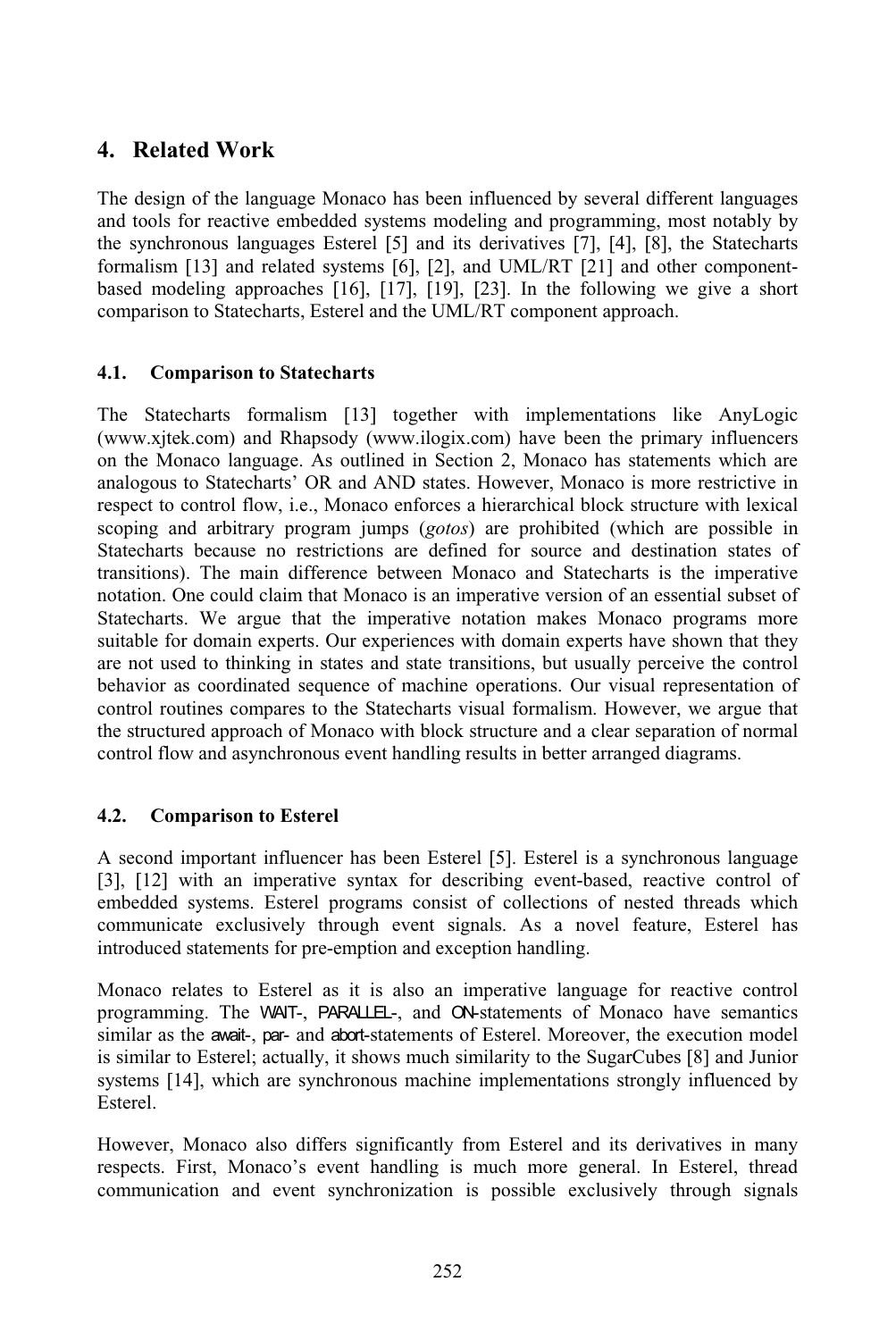analogous to the EVENT construct in Monaco). In Monaco, any Boolean e analogous to the EVENT construct in Monaco). In Monaco, any Boolean can be used to specify an event trigger. We argue that this is an important analogous to the EVENT construct in Monaco). In Monaco, any Boolean<br>an be used to specify an event trigger. We argue that this is an important<br>which makes control programming much simpler and more user-friendly. (signals ai The analogous to the EVENI construct in Monaco). In Monaco, any Boolean<br>
i can be used to specify an event trigger. We argue that this is an important<br>
ent which makes control programming much simpler and more user-friendl expres enhancement which makes control programming much simpler and more user-friendly.<br>Moreover, Monaco syntax is simpler than Esterel. It has less control structures and **4.3. Comparison to component-based approaches**

### 4.3. Comparison to component-based approaches

onent-based approaches<br>strongly been influenced by UML/RT [21] and comparable **nparison to component-based approaches**<br>nent approach has strongly been influenced by UML/RT [21] and comparable<br>approaches for embedded systems, e.g. [16], [17], [19], [23]. The main Our component approach has strongly been influenced by UML/RT [21] and comparable component approaches for embedded systems, e.g. [16], [17], [19], [23]. The main difference to those component approaches is that in Monaco Our compone and approach has strongly been influenced by UML/RT [21] and comparable<br>pproaches for embedded systems, e.g. [16], [17], [19], [23]. The main<br>those component approaches is that in Monaco communication is between<br>and subord component app roaches for embedded systems, e.g. [16], [17], [19], [23]. The main<br>ose component approaches is that in Monaco communication is between<br>nd subordinate components only. In the more traditional approaches,<br>coupled by connect difference to those con mponent approaches is that in Monaco communication is between<br>oordinate components only. In the more traditional approaches,<br>ed by connecting input and output ports, i.e., components at the<br>arranged in a superordinate and subordinate components only. In the more traditional approaches, te and subordinate components only. In the more traditional approaches,<br>are coupled by connecting input and output ports, i.e., components at the<br>rchy level are connected. Although components can be arranged in a<br>manner, c components are coupled by connecting input and output ports, *i.e.*, components at the most approaches are coupled by connecting input and output ports, i.e., components at the me hierarchy level are connected. Although components can be arranged in a erarchical manner, communication between components is no same hierarchy level are reference connected. Although components can be arranged in a nunication between components is not hierarchical. Moreover, phents can only communicate through simple signals whereas routine calls. We argue that the parenthierarchical manner, communication between components is not hierarchical. Moreover, al manner, communication between components is not hierarchical. Moreover,<br>pproaches components can only communicate through simple signals whereas<br>ises synchronous routine calls. We argue that the parent-child communicati in mo fact approaches components can only communicate through simple signals whereas<br>co uses synchronous routine calls. We argue that the parent-child communication<br>ires supported by the Monaco language are an important feature Monaco u programs. which facilitates the required hierarchical abstraction and simplification of control ilitates the required hierarchical abstraction and simplification of control<br>our hierarchical communication scheme shows similarities to hierarchical

our hierarchical communication scheme shows similarities to hierarchical schemes for real-time system recently emerged [18], [11], [24]. Similar to Moreover, our hierarchical communication scheme shows similarities to hierarchical scheduling schemes for real-time system recently emerged [18], [11], [24]. Similar to our approach, they employ event-based methods for mod  $\mathsf{M}$ Moreover, our hierarchical communication scheme shows similarities to hierarchical<br>scheduling schemes for real-time system recently emerged [18], [11], [24]. Similar to<br>our approach, they employ event-based methods for mod scheduling schemes for real-time system recently emerged [18], [11], [24]. Similar to m recently emerged [18], [11], [24]. Similar to<br>methods for modeling control of task execution<br>eir focus is on task scheduling issues and only<br>Our approach concentrates on the language employ event-based methods for modeling control of task execution<br>anner. However, their focus is on task scheduling issues and only<br>upport is provided. Our approach concentrates on the language<br>does not care for task sched in a hierarchical manner. However, their focus is on task scheduling issues and only inchical manner. However, their focus is on task scheduling issues and only anguage support is provided. Our approach concentrates on the language eness and does not care for task scheduling in the lower control layers whi limited lan currently, which is considered to be taken care within the lower control layers themselves. **Evaluation**<br> **Evaluation** 

### $\mathbf{S}$ . Evaluation

5. Evaluation<br>The language has been developed and tested relying on a set of typical examples, oped and tested relying on a set of typical examples,<br>to small manufacturing cells. In particular, we have re-The language has been developed and tested relying on a set of typical examples, starting from simple machines to small manufacturing cells. In particular, we have re-<br>implemented two existing automation solutions from our e has been developed and tested relying on a set of typical examples,<br>i simple machines to small manufacturing cells. In particular, we have re-<br>two existing automation solutions from our industrial partner, both<br>currently mple machines to small manufacturing cells. In particular, we have re-<br>o existing automation solutions from our industrial partner, both<br>rently in the IEC-61131-3 languages Structured Text and Sequential<br>The first is an au ımp lemented two existing automation solutions from our industrial partner, both<br>lemented currently in the IEC-61131-3 languages Structured Text and Sequential<br>ction Charts. The first is an automation solution for an injection implemente d currently in the IEC-61131-3 languages Structured Text and Sequential<br>harts. The first is an automotion solution for an injection molding machine.<br>le in Section 3 has been taken from this system. The other is an existing Function Charts. The first is an automation solution for an injection molding machine. tion Charts. The first is an automation solution for an injection molding machine.<br>example in Section 3 has been taken from this system. The other is an existing<br>ion for the paint supply system of a painting robot used in The example in Section 3 has been taken from this system. The other is an existing<br>the paint supply system of a painting robot used in the automotive industry-<br>ical solutions from the domain of our industrial partner, where end user<br>e solution for the pain It supply system of a painting robot used in the autor<br>lutions from the domain of our industrial partner,<br>numents are strongly needed. In both programs we had prograr event-based reactive part of the systems and tested them with a simulator.

Results of those two case studies were very encouraging. It was possible to reduce the code size of the systems to a fraction of the original one. The original injection molding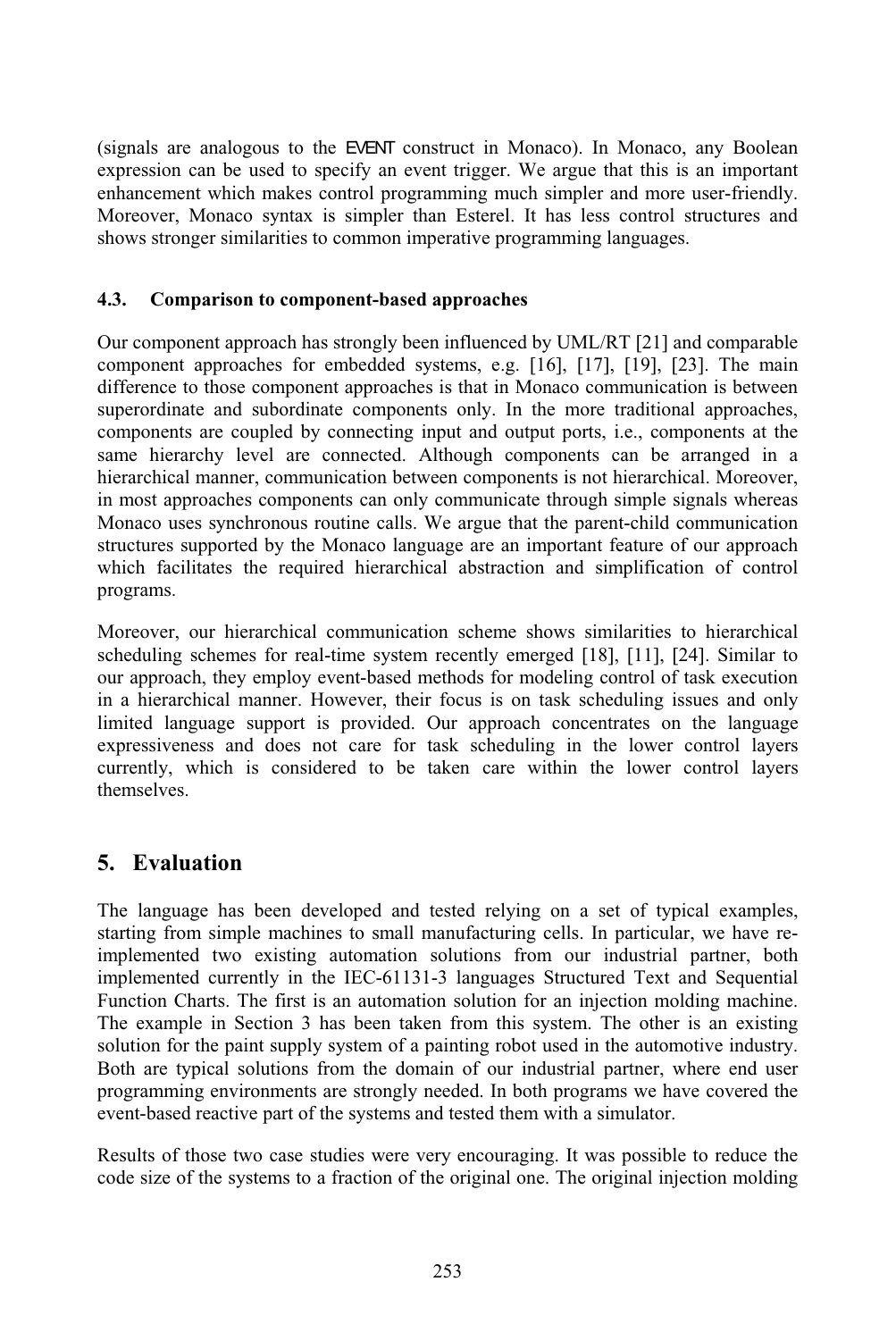has in total more than 30 000 lines of code (Structured Text), where about 1/4 is the pure reactive control part (which is a rather conservative approximation). Our the pure reactive control part (which is a rather conservative approximation). Our solution has in total more than 30 000 lines of code (Structured Text), where about 1/4 is<br>for the pure reactive control part (which is a rather conservative approximation). Our<br>solution has exactly 942 lines of code. The solution has in to ortal more than 30 000 lines of code (Structured Text), where about 1/4 is<br>citive control part (which is a rather conservative approximation). Our<br>city 942 lines of code. The abstract control part for the paint supply<br>cons for the pure reactive control part (which is a rather conservative approximation). Our pure reactive control part (which is a rather conservative approximation). Our<br>in has exactly 942 lines of code. The abstract control part for the paint supply<br>typically consists of over 20 medium-sized Sequential Function solution).has exactly 942 lines of code. The abstract control part for the paint supply<br>pically consists of over 20 medium-sized Sequential Function Charts plus<br>me-based programs (a proprietary programming model used in this type of system 1 typically consists of over 20 medium-sized Sequential Function Charts plus<br>time-based programs (a proprietary programming model used in this type of<br>0. Our Monaco program has 1403 lines of code. However, it is difficult to several timebased programs (a proprietary pi<br>ir Monaco program has 1403 lir<br>Cs to textual code, because of the<br>actions coded in Structured Text). <sub>co</sub> mpare SFCs to textual code, because of their different nature (SFCs are a graphical<br>tation with actions coded in Structured Text).<br>a next step in the project we plan detailed validation studies which should show two notation with actions coded in Structured Text).

(1) ith actions coded in Structured Text).<br>
Step in the project we plan detailed validation studies which should show two<br>
(1) that the language is expressive to represent complex control programs in a where in the project we plan detailed validation studies which should show two<br>ies: (1) that the language is expressive to represent complex control programs in a<br>way and (2) that the language is intuitive for domain exper As a next step in the project we plan detailed validation studies which should show two<br>errties: (1) that the language is expressive to represent complex control programs in a<br>se way and (2) that the language is intuitive for d properties:  $(1)$  1 that the language is expressive to represent complex control programs in a d (2) that the language is intuitive for domain experts and end users. To we are looking for typical programming challenges in the domain and find concise way  $\alpha$  and (2) that the language is intuitive for domain experts and end users. To st we are looking for typical programming challenges in the domain and find ich show how to solve those. In particular, we want to show how show the first we are lookin ig for typical programming challenges in the domain and find<br>to solve those. In particular, we want to show how the<br>roach should be utilized. To show the second property we are<br>studies, relying on manufacturing engineering patterns which show how to solve those. In particular, we want to show how the by how to solve those. In particular, we want to show how the nent approach should be utilized. To show the second property we are usability studies, relying on manufacturing engineering students. In to compare our visual hierarch planning to make usability studies, relying on manufacturing engineering students. In particular, we want to compare our visual representation to other visual languages in the domain, like Statecharts or Sequential Function Charts. Integral State State Charles of Sequen<br> **Summary and Outlook**<br> **Summary and Outlook** 

### p. Summa

**Summary and Outlook**<br>this paper we have presented the domain-specific language Monaco and its visual **Example 12** we have presented the domain-specific language Monaco and its visual environment. We have discussed the objectives of the language, the main decisions, the most important language features, and the visual moming environment. We have discussed the objectives of the language, the main decisions, the most important language features, and the visual representation  $\ln$  this  $\ln$ paper we have presented the domain-specific language Monaco and its visual<br>iming environment. We have discussed the objectives of the language, the main<br>decisions, the most important language features, and the visual repre prog ramming environment. We have discussed the objectives of the language, the main<br>gn decisions, the most important language features, and the visual representation<br>me. The language Monaco is the core of a larger research pro design decisions, the most important language features, and the visual representation decisions, the most important language features, and the visual representation.<br>The language Monaco is the core of a larger research project with the overall<br>making machine control programming more reliable and more adequa scheme. The scheme. The language Monaco is the core of a larger research project with the overall<br>goal of making machine control programming more reliable and more adequate for the<br>domain experts, and to give even end users limited pr goal of making machine control programming more reliable and more adequate for the king machine control programming more reliable and more adequate for the<br>perts, and to give even end users limited programming capabilities. We regard<br>ge features of Monaco, in particular its imperative notation, its hiera in experts, and to give even end users limited programming capabilities. We regard<br>inguage features of Monaco, in particular its imperative notation, its hierarchical<br>onent and communication architecture for control abstra the language fe component and communication architecture for control abstraction, the asynchronous event handling mechanism as well as the static nature of Monaco programs as important t handling mechanism as well as the static nature of Monaco programs as important<br>tres making such an approach feasible.<br>important to note is what has been omitted in the Monaco language. For example, features making such an approach feasible.

features making such an approach feasible.<br>Also important to note is what has been omitted in the Monaco language. For example,<br>Monaco language is intentionally *not* object-oriented. Language features like inheritance o important to note is what has been omitted in the Monaco language. For example, naco language is intentionally *not* object-oriented. Language features like inheritance dynamic binding are well accepted as powerful, high tted in the Monaco language. For example,<br>priented. Language features like inheritance<br>owerful, high-level programming concepts.<br>stands in conflict with the requirements of Monaco language is intentionally *not* object-oriented. Language features like inheritance amic binding are well accepted as powerful, high-level programming concepts. *r*, they introduce a complexity which stands in conflict wit and dynamic binding are well accepted as powerful, high-level programming concepts. If dynamic binding are well accepted as powerful, high-level programming concepts.<br>wever, they introduce a complexity which stands in conflict with the requirements of<br>nging programming capabilities to domain experts. For How bringing programming capabilities to domain experts. For similar reasons, Monaco does not support pointers, references, and a new operator (component instantiation only can be<br>done at setup time).<br>We have developed an integrated development environment (Monaco IDE) based on the done at setup time).

done at setup time).<br>We have developed an integrated development environment (Monaco IDE) based on the<br>Eclipse RCP. The core of the Monaco IDE is a visual editor which displays control We have developed an integrated development environment (Monaco IDE) based on the Eclipse RCP. The core of the Monaco IDE is a visual editor which displays control routines automatically from source code. Experience has sh Integrated development environment (Monaco IDE) based on the<br>e of the Monaco IDE is a visual editor which displays control<br>from source code. Experience has shown that the visual<br>understood by domain experts. Currently we o RCP. The core of the Monaco IDE is a visual editor which displays control<br>automatically from source code. Experience has shown that the visual<br>tation is easily understood by domain experts. Currently we only have a virtual routi representation is easily understood by domain experts. Currently we only have a virtual machine for Monaco programs in Java, which, of course, does not have the required realtime capabilities. An implementation of a compil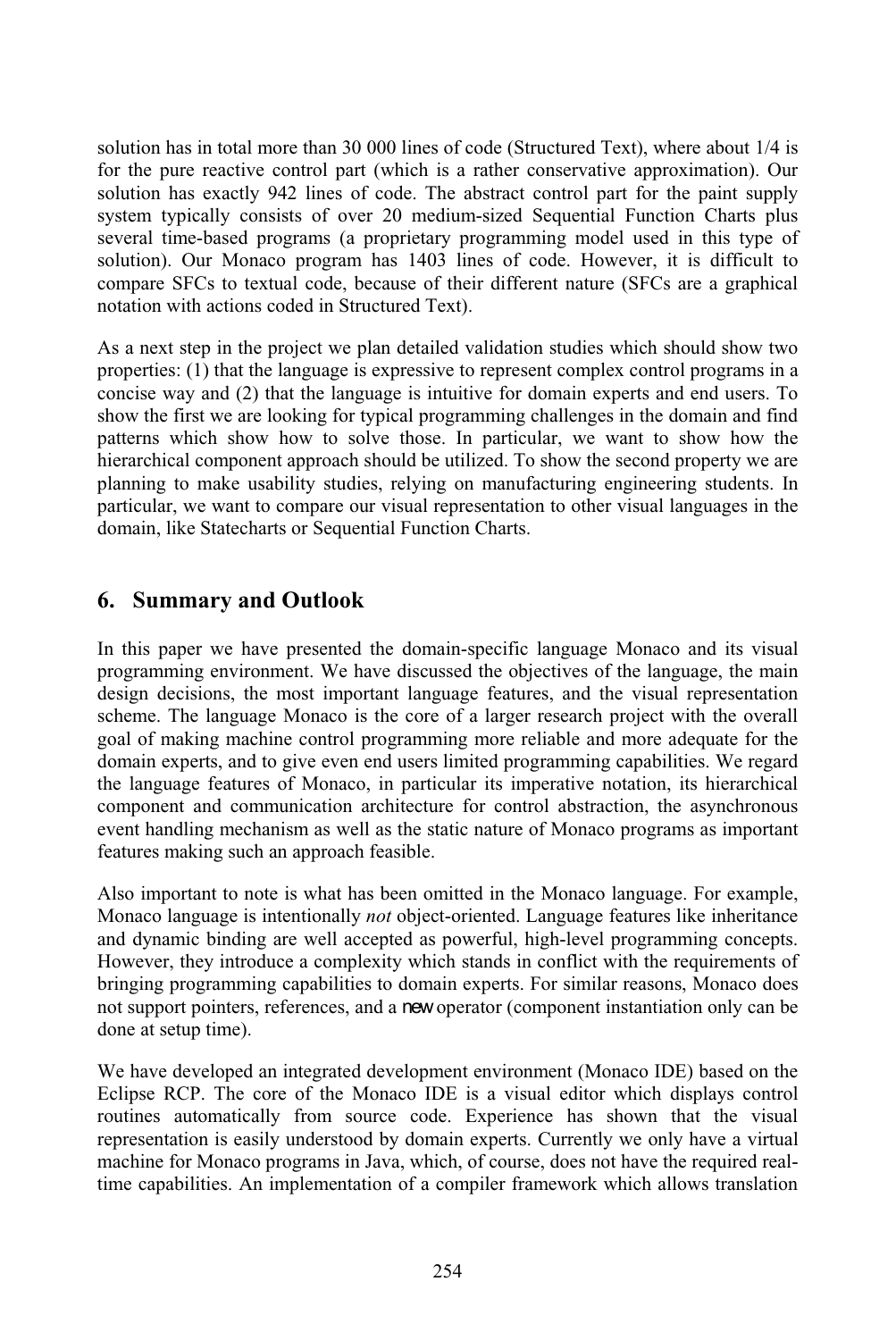different target platforms, in particular the IEC-61131-3 platform of our industrial erent target platforms, in and plain C, is underway. to different target to different target platforms, in particular the IEC-61131-3 platform of our industrial<br>partner and plain C, is underway.<br>Another important future extension of Monaco is the support of protocol contracts as partner and plain C, is underway.

her and plain C, is underway.<br>
ther important future extension of Monaco is the support of protocol contracts as<br>
as their exploitation in guiding and constraining domain experts. The idea is simple: important future extension of Monaco is the support of protocol contracts as<br>heir exploitation in guiding and constraining domain experts. The idea is simple:<br>contracts will define the valid sequences of operations and the Another imp ortant future extension of Monaco is the support of protocol contracts as<br>exploitation in guiding and constraining domain experts. The idea is simple:<br>racts will define the valid sequences of operations and the legal feedb well as th eir exploitation in guiding and constraining domain experts. The idea is simple:<br>contracts will define the valid sequences of operations and the legal feedback of<br>nent defined in the form of finite state automata [10]. A c protocol contra that a sequences of operations and the legal feedback of efined in the form of finite state automata [10]. A component has to t will not violate the contracts of its subcomponents. This will allow us to that a sequence of a component d etined in the form of finite state automata [10]. A component has to<br>complete the contracts of its subcomponents. This will allow us to<br>that a sequence of operations is correct and will result in a semantically<br>complete pr guarantee that it will not violate the contracts of its subcomponents. This will allow us to statically check that a sequence of operations is correct and will result in a semantically e that it will not violate the contracts of its subcomponents. This check that a sequence of operations is correct and will result ful and complete program. Standard automata simulation and [9] represent the underlying the meaningful a

### **References**

- References<br>[1] Aldrich, J., Chambers, C., and Notkin, D. 2002. ArchJava: connecting software architecture<br>to implaneatation In Pres. of the 24th ICSE (Crlande Flaride May 2002). ICSE 102, ACN Fences<br>Idrich, J., Chambers, C., and Notkin, D. 2002. ArchJava: connecting software architecture<br>implementation. In Proc. of the 24th ICSE (Orlando, Florida, May 2002). ICSE '02. ACM eh, J., Chambers, Colementation. In Pr. NY, pp. 187-197. Aldrich, J., Chambers, C., and Notkin, D. 2002. ArchJava: connecting software architecture to implementation. In Proc. of the 24th ICSE (Orlando, Florida, May 2002). ICSE '02. AC Press, NY, pp. 187-197.<br>André, C.: Represen
- to implementation. In Proc. of the 24th ICSE (O)<br>Press, NY, pp. 187-197.<br>André, C.: Representation and Analysis of React<br>CESA'96, IEEE-SMC, Lille(F), July 9-12, 1996. [2] André, C.: R Press, NY, pp. 187-197.<br>André, C.: Representation and Analysis of Reactive Behaviors: A Synchronous Appro<br>CESA'96, IEEE-SMC, Lille(F), July 9-12, 1996.<br>Beneviste, A., Caspi, P., Edwards, S., Halbwachs, N., Guernic, P., and
- epresentation and Analysis of Reactive Behaviors: A Synchine EE-SMC, Lille(F), July 9-12, 1996.<br>
., Caspi, P., Edwards, S., Halbwachs, N., Guernic, P., and D.<br>
Languages 12 Years Later. Proc. of IEEE. 91 (1). Jan 2003. (4) Beneviste, A., Caspi, P., Edwards, S., Halbwachs, N., Guernic, P., and De Simone, R.:<br>
Synchronous Languages 12 Years Later. Proc. of IEEE, 91 (1), Jan 2003.<br>
[4] Benveniste, A., LeGuernic P., and Jacquemot Ch. Synchro Beneviste Synchronous Languages 12 Years Later. Proc. of IEEE, 91 (1), Jan 2003.
- 13 Beneviste, A., Caspi, P., Edwards, S., Halbwachs, N., Guernic, P., and De Simone, R.:<br>
Synchronous Languages 12 Years Later. Proc. of IEEE, 91 (1), Jan 2003.<br>
[4] Benveniste, A., LeGuernic P., and Jacquemot Ch. Synchron Benveniste, A., LeGuernic P., and Jacquemot Ch. Synchronous programming with events<br>relations: The SIGNAL language and its semantics. Science of Computer Programming,<br>16:103–149, 1991.<br>Berry, G. and Gonthier G., The Estere relations: The SIGNAL language and its semantics. Science of Computer Programming, 16:103-149, 1991.
- The SIGNAL language and its semant<br>49, 1991.<br>and Gonthier G., The Esterel Synchro<br>Programming 19 (1992), pp. 87–152. 16:103–149, 1991.<br>
[5] Berry, G. and Gonthier G., The Esterel Synchronous Programming Language, Science of<br>
Computer Programming 19 (1992), pp. 87–152.<br>
[6] Bond, G. W.: An Introduction to ECharts: The Concise User Manual. Berry, Q
- 3. and Gonthier G., The 1<br>2006 http://echarts.org/.<br>2006 http://echarts.org/. Computer Programming 19 (1992), pp. 87–152.<br>
[6] Bond, G. W.: An Introduction to ECharts: The Concise User Manual. AT&T Labs–Research<br>
August, 2006 http://echarts.org/.<br>
[7] Boussinot, F.: Reactive C: An Extension of C to Bond, G. W
- An Introduction to ECharts: The Concise User Manual.<br>6 http://echarts.org/.<br>7.: Reactive C: An Extension of C to Program Reactive Sy.<br>AND EXPERIENCE, VOL. 21(4), 401–428, April 1991. August, 2006 http://echarts.org/.<br>
[7] Boussinot, F.: Reactive C: An Extension of C to Program Reactive Systems. SOFTW<br>
PRACTICE AND EXPERIENCE, VOL. 21(4), 401–428, April 1991.<br>
[8] Boussinot. F. and Susini. J-F.: The Sug Boussinc PRACTICE AND EXPERIENCE, VOL. 21(4), 401-428, April 1991.
- $\overline{9}$ PRACTICE AND EXPERIENCE, VOL. 21(4), 401–428, April 1991.<br>Boussinot, F. and Susini, J-F.: The SugarCubes tool box - a reactive Java frame<br>Software Practice and Experience, 28(14), December, 1998, pp. 1531--1550.<br>Clarke, E.  $\mathfrak{g}_{\mathfrak{p}}$ Boussinot, F. and Susini, J-F.: The SugarCubes tool box - a reactive Java framework,<br>Software Practice and Experience, 28(14), December, 1998, pp. 1531--1550.<br>Clarke, E.M., Grumberg, O., and Peled, D.: Model Checking. MIT
- 
- actice and Experience, 28(14), December, 1998, pp. 1531--1550.<br>I., Grumberg, O., and Peled, D.: Model Checking. MIT Press, 2000.<br>.. and Henzinger, T.A.: Interface automata. Proceedings of the Ninth Annual<br>.on Foundations o [9] Clarke, E.M., Grumberg, O., and Peled, D.: Model Checking. MIT Press, 2000.<br>
[10] de Alfaro, L. and Henzinger, T.A.: Interface automata. Proceedings of the Ninth Annual<br>
Symposium on Foundations of Software Engineering de Alfaro, L [10] de Alfaro, L. and Henzinger, T.A.: Interface automata. Proceedings of the Ninth Annual<br>Symposium on Foundations of Software Engineering (FSE), ACM Press, 2001, pp. 109-1<br>[11] Ghosal, A., Henzinger, T.A., Kirsch, C. M. Symposium on Foundations of Software Engineering (FSE), ACM Press, 2001, pp. 109-120.
- oosium on Foundations of Software Engineering (FSE), ACM Press, 2001, p<br>al, A., Henzinger, T.A., Kirsch, C. M., Iercan, D. and Sangiovanni-Vincente<br>irchical Coordination Language for Interacting Real-Time Tasks. Proceeding Hierarchical Coordination Language for Interacting Real-Time Tasks. Proceedings of the Sixth Annual Conference on Embedded Software (EMSOFT), ACM Press, 2006.<br>[12] Halbwachs, N.: Synchronous Programming of Reactive Systems Hierarchical Coordination Language for Interacting Real-Time Tasks. Proceedings of<br>Sixth Annual Conference on Embedded Software (EMSOFT), ACM Press, 2006.<br>Halbwachs, N.: Synchronous Programming of Reactive Systems. Kluwer Pring Sixth Annual
- 
- Conference on Embedd<br>
: Synchronous Progran<br>
echarts: a visual forma<br>
8:231–274, July 1987. [12] Halbwachs, N.: Synchronous Programming of Reactive Systems. Kluwer Academic, 199.<br>[13] Harel, D.: Statecharts: a visual formalism for complex systems. Science of Computer<br>Programming, 8:231–274, July 1987.<br>[14] Hazard Harel, I
- Programming, 8:231–274, July 1987.<br>Hazard, L. and Susini, J-F. and Bouss<br>Report, RR-3732, July, 1999. Programming, 8:231–274, July 1987.<br>
[14] Hazard, L. and Susini, J-F. and Boussinot, F.: The Junior reactive kernel -- Inriz<br>
Report, RR-3732, July, 1999.<br>
[15] IEC. IEC 61331-3. Programmable controllers - Part 3: Programmi Hazard, L. and Susini, J-I
- http://www.iec.ch/, 2003. .<br>[16] Report, RR-3732, July, 1999.<br>
IEC, IEC 61331-3, Programmable controllers - Part 3: Programming languages.<br>
http://www.iec.ch/, 2003.<br>
IEC, IEC 61499-1, Function blocks - Part 1: Architecture. http://www.iec.ch/, 2005.  $[1, 1]$
- 
- [17] Li, S., Wu, J., and Hu, Z.: A Contract-Based Component Model for Embedded Systems. In iec.ch/, 2003.<br>499-1, Function blocks - Part 1: Architecture. http://www.iec.ch/, 2005.<br>I., and Hu, Z.: A Contract-Based Component Model for Embedded Syste<br>of OSIC'04 (September 08 - 10, 2004). OSIC. IEEE Computer Society. 499-1, Functio<br>., and Hu, Z.:<br>of QSIC'04 (S<br>DC, 232-239.